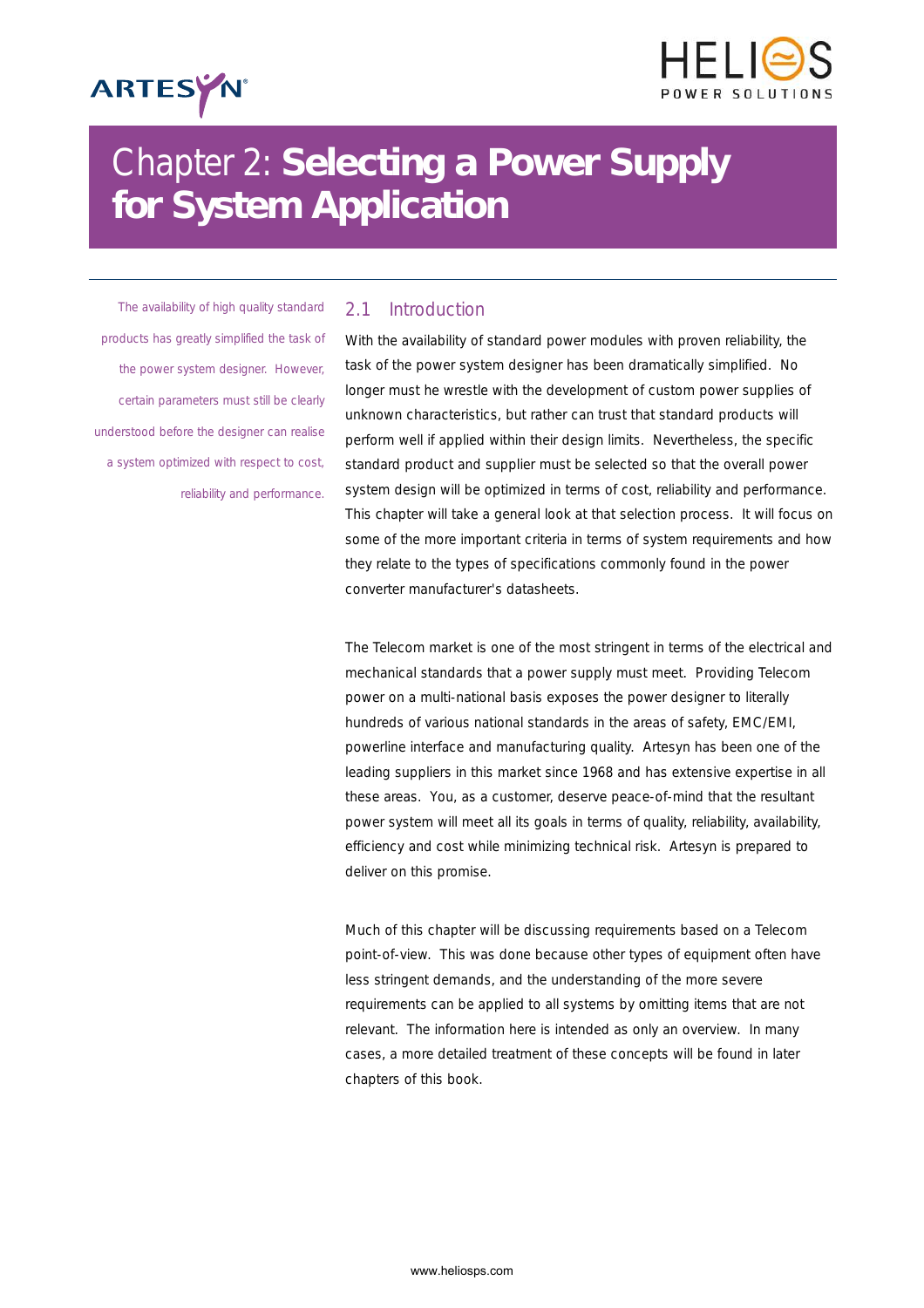## *2.2 System Requirements and Power Supply Specifications*

We will now look at system requirements and how they relate to power supply datasheet specifications. There are basically two types of numbers on a datasheet absolute maximum ratings and performance specifications. The absolute maximum ratings indicate the stresses that may be applied to the device without incurring any permanent damage. For example, there may be a case temperature limitation of +110ºC. This means that the case temperature could reach this limit for a brief period and the converter would not catastrophically fail. It does not mean that this would be a wise design point for long-term operation! The numbers used for more normal operation are in the performance specification sections. The supplier may choose to specify a performance parameter in terms of a minimum, maximum or typical specification - and sometimes all three. And, depending on your system requirement, you may be more or less interested in each of these ways of writing the specification. For example, if you are concerned with tripping an overcurrent limit, the minimum value of the trip point would be most useful. If you are calculating the expected heat load of a large number of converters in a system, the typical efficiency would be the most useful specification.

#### *2.2.1 Voltage Regulation*

Most power sources for electronic equipment are regulated. That is, there is a feedback loop internal to the design that attempts to hold one of the output parameters constant. The controlled parameter is most often voltage, although some power supplies are designed to maintain output current as a constant (with variable voltage) or to provide constant power output. We will discuss the most widely used constant output voltage power supply.

There are two basic elements to the output voltage regulation specifications - the nominal value, or 'set point', and the variation from this nominal value as a function of other parameters or independent variables. The most commonly used variables for the specification of voltage regulation are load regulation, line regulation and operating temperature\*. We will look at each of these along with other methods sometimes used to specify the voltage regulation performance of a power converter.

The set point is actually a range of output voltage within which the converter is guaranteed to operate for a specific set of conditions. For example, assume a 100W DC/DC converter with an input voltage range of 36 to 75V. The manufacturer will specify the set point voltage under what would be considered nominal conditions. In this case, the set point might be specified at an input voltage of 48V, full load of 100W and a temperature of 25°C. A typical set point specification would be  $\pm 1\%$ . Thus, assuming a 5V converter, the output voltage set point would be between 4.95 and 5.05VDC. The other regulations specifications, to be described below, will be treated as deviations from this nominal set point.

The regulation specification that receives the most attention is the load regulation. In many applications the load current will vary more than the temperature or input voltage, so will consequently have a greater effect on the output voltage than will the other variables. The load regulation is specified either as a percentage of output voltage or as a specific voltage deviation. For our example of a 5V DC/DC converter, typical load regulation specifications could be equivalently expressed as either  $±0.1\%$  or  $±$  5mV. There should be a load current or power range specified as a condition for the load

Load regulation is a measure of how the output voltage setpoint is affected by defined changes in the load current. Line regulation describes the effect on the output voltage setpoint of defined changes in the input voltage.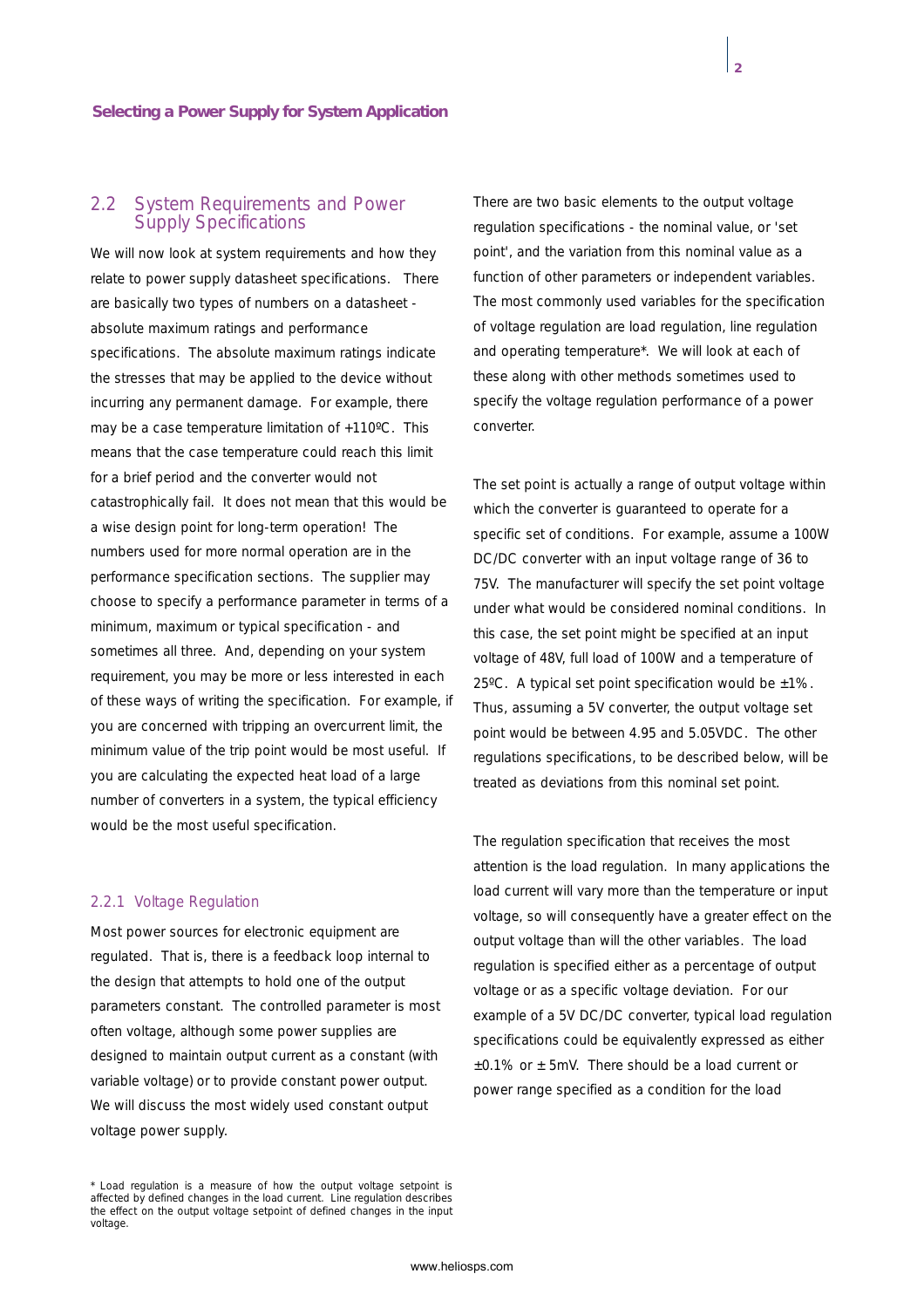regulation specification - for example, no load to full load or 20% to 100% load. In many system applications, the actual load range is more limited, and the voltage deviation due to load regulation will be significantly less than the datasheet value. There will also be a fixed input voltage defined for this specification to eliminate the effects of line regulation. Modern converters typically have excellent (low deviation) load regulation specifications, the exception being converters designed for slope or droop load sharing, which will be discussed in the section on paralleling. Consequently, static load regulation is not often encountered as a restriction in meeting the system voltage regulation requirements.

Line regulation describes the effect of the input voltage to the converter on its output voltage. The input voltage will be AC in the case of AC/DC converters and DC for DC/DC converters. The specification will be done at a fixed load current to eliminate the effects of load regulation. The input voltage range for the specification is most often the total operational input range for the converter - i.e., 36 to75VDC for a nominal 48V input converter. The line regulation can be specified either in terms of percentage or an absolute value. The line regulation for a 5V output converter could be expressed as 0.05% or as  $\pm 2.5$ mV. In either case, the converter would show almost no change in output voltage over its specified input voltage range.

Another variable which affects the output voltage is the operating temperature of the converter. The temperature dependence of the internal voltage reference circuitry is often the major contributor to this specification. The specification is usually expressed in terms of ±%/ºC so that the user can size the temperature effect based on the expected temperature range of the actual application. For our 5V converter example, if the specification was ±0.01%/ºC, the set point specified at +25ºC, and the actual expected operating temperature was +60ºC, then set point could be shifted up to 17.5mV outside of the specified set point range.

Some manufacturers will include a drift and aging specification. The intent is to separate out the long-term effects of component aging on the output voltage from the performance of the converter as it is initially installed in the end use equipment. Other manufacturers do not specify this effect individually, but rather include it within another specification, such as total regulation or total error band.

To simplify the calculations required on the part of the user, some or all of the above specifications are sometimes combined into one number called total regulation. For example, a converter's total regulation specification could include the effects of the operational input voltage range, no load to full load output current, effects of operating temperature over the rated temperature range, and component aging. For a 5V converter, a typical total regulation specification could be  $±3\%$  or  $±150$ mV. In this case, only the set point specification and the total regulation specification would need to be considered to determine the output voltage operational envelope for static load conditions.

Figure 2.1 compares the total regulation approach vs. the individual specification of contributors to the output voltage deviation. The figure depicts a worst case scenario in that it directly adds the maximum specified values for each element. In an actual system situation, the calculations should be done for the anticipated conditions in the system. This will result in a smaller and

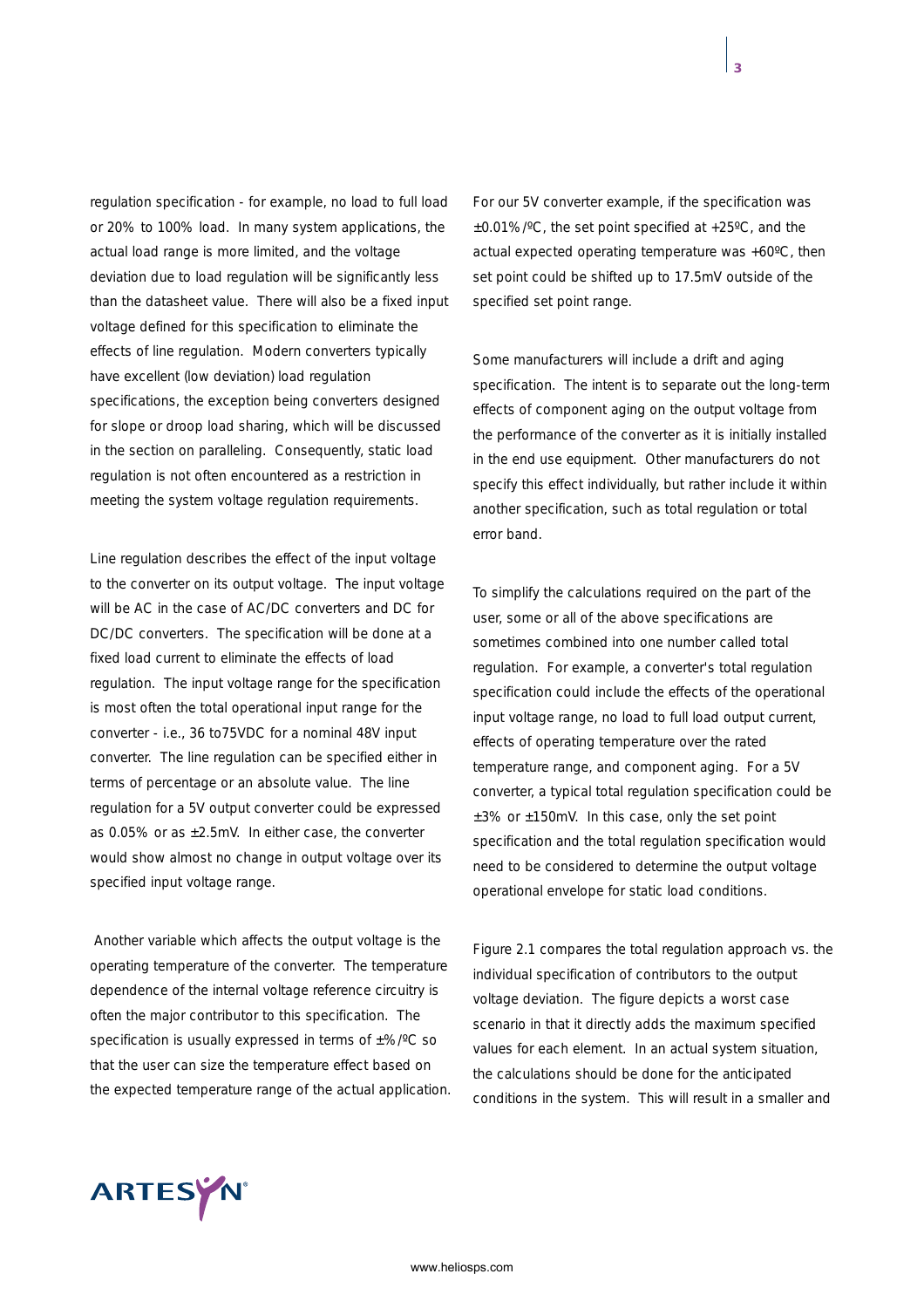more realistic total regulation range. As system operating voltages become lower, voltage regulation requirements and specifications become more important. Most modern converters will have no problem meeting the system static voltage regulation requirements for outputs of 3V and above, but at lower voltages the system requirements and the regulation budgets will require closer examination.



*Figure 2.1 - Example of Voltage Regulation Specifications for 5V Converter*

#### *2.2.2 Dynamic Responses*

The voltage regulation specifications and characteristics described above apply to static output loads. In general, there will be another deviation in output voltage during the time immediately following a change in load current. This deviation will last until the converter has had a chance to adjust to the new value of load current, and is referred to as the dynamic response or transient response. The severity of the deviation in output voltage will be a function of the change in output current along with the rate of the change, or dI/dt. Rapid changes will have a larger effect due to the limited response time of the converter and the inductance inherent in the voltage distribution system. A depiction of the converter dynamic response is shown in Figure 2.2.



*Figure 2.2 - Dynamic Response*

When reading a datasheet for a converter, it is important to note the conditions stated for the dynamic response specification. Both the absolute change in current or load should be stated along with the rate of change of load. For example, a typical condition could be 50% to 75% load with a dI/dt of 0.1A/µs. The dynamic response to this load change is specified in terms of the maximum voltage deviation and the time required to recover to some defined limit. For example, the specification could be a 2% maximum deviation with recovery within 200ms to 1% of the static value. The voltage deviation will be negative during the increasing current transition and positive during the decreasing current transition.

We will present more detail on how to determine and design for dynamic response requirements in a chapter on distribution and decoupling design. For now, however, it is important to note that, from a system point of view, dynamic performance is determined by the distribution and decoupling network as well as the power converter. In fact, even with a perfect converter (infinite dynamic response) most systems will be non-functional without attention to the distribution and decoupling design. One current extreme example is the dynamic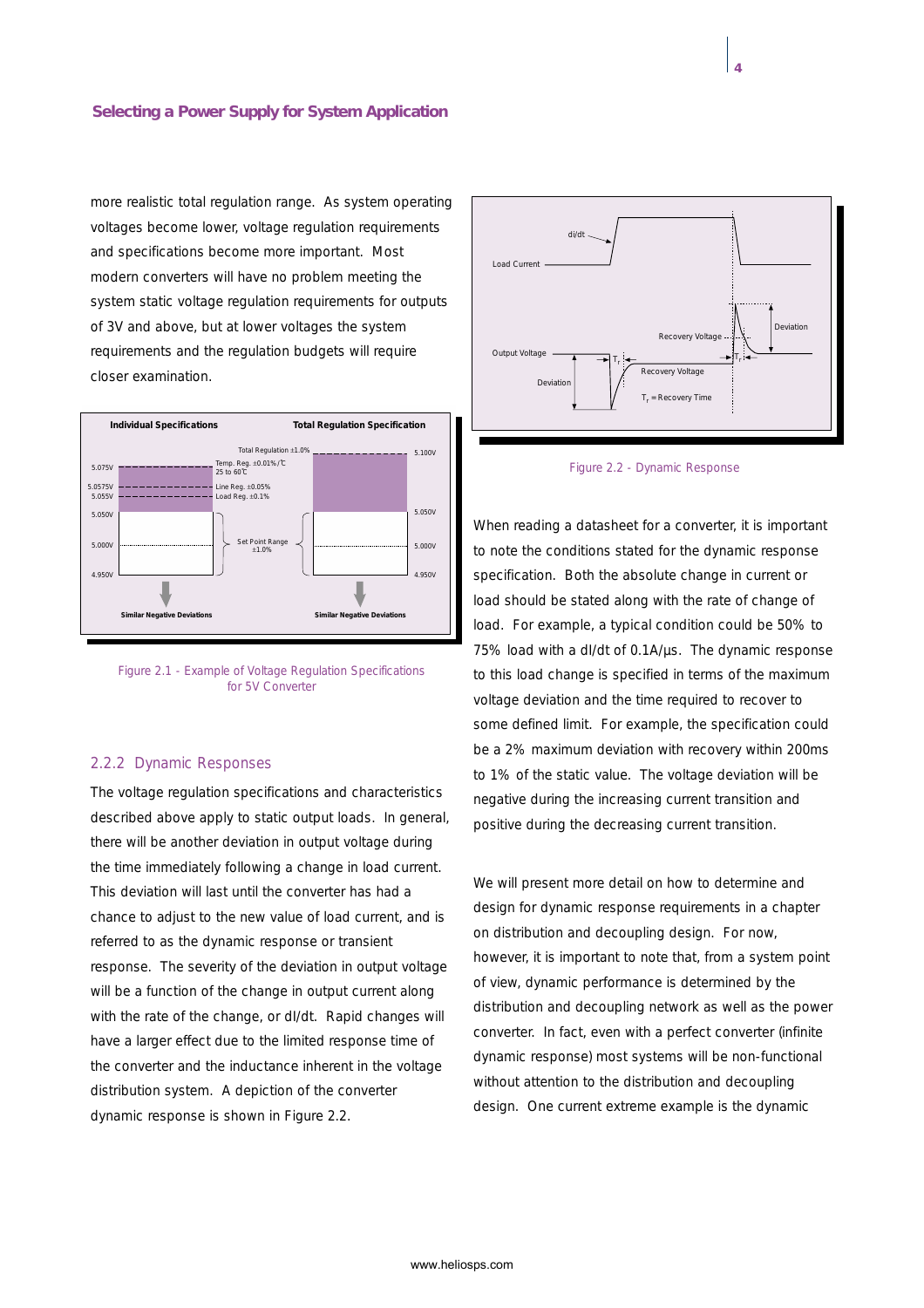response requirement for high performance processor chips which need to go from stand-by to fully operational in a short period of time, with values of dI/dt up to 30 A/ms. Even with a high performance voltage regulator module located physically close to the processor chip, several decoupling

capacitors are required to meet this requirement. For most systems, the dynamic response requirements will be a larger factor in the selection of a converter than will the static voltage regulation.

## *2.2.3 Output Ripple and Noise*

Unlike linear regulators, switching regulators inherently generate some noise during their operation due to the non-linear nature of the voltage and current waveforms, and some of this noise appears on the output voltage terminals. There are actually two distinct components to the output noise, a 'low' frequency component referred to as ripple, and a higher frequency component that is simply called noise. The frequency of the ripple component is tied to the basic operating frequency of the converter. Depending upon the topology of the converter, the ripple frequency will be either the same as the converter operating frequency, or some multiple thereof - most often twice. The ripple exists because, during a portion of the converter's operating cycle, energy is transferred to the secondary from the primary and the output voltage increases slightly. During the time interval when there is no energy transfer to the secondary, the load current is supplied by stored energy in the output capacitance and inductance of the converter, and the output voltage decreases slightly as this energy is depleted. Figure 2.3 shows a typical ripple waveform.





Noise is much more variable and harder to predict than ripple. It is caused by ringing in parasitic inductances due to the large values of dI/dt that occur internally in a switching converter. The noise is much higher frequency than the ripple - well up into the MHz range with a high harmonic content. The noise occurs in the form of 'bursts' at the time of switching activity in the converter, so therefore appears to be superimposed upon the peaks and valleys of the ripple waveform as shown in Figure 2.3.

The high frequency noise normally has a fairly low energy content, so that its magnitude and waveform will change as a function of exactly where it is measured and the impedance and capacitive loading of the measurement device. Consequently, the manufacturer of the converter will specify a measurement point and technique. The most common convention is to use some sort of lowpass filter network to limit the measurement to the more reproducible and consistent lower frequency components. This is in keeping with the normal system application where the DC distribution system and associated decoupling acts as a low pass filter. 20MHz and 50MHz are the two most common measurement bandwidths specified, and can be easily achieved by using input filters built into many popular oscilloscopes. The chapter on system testing details the noise measurement technique recommended by Artesyn

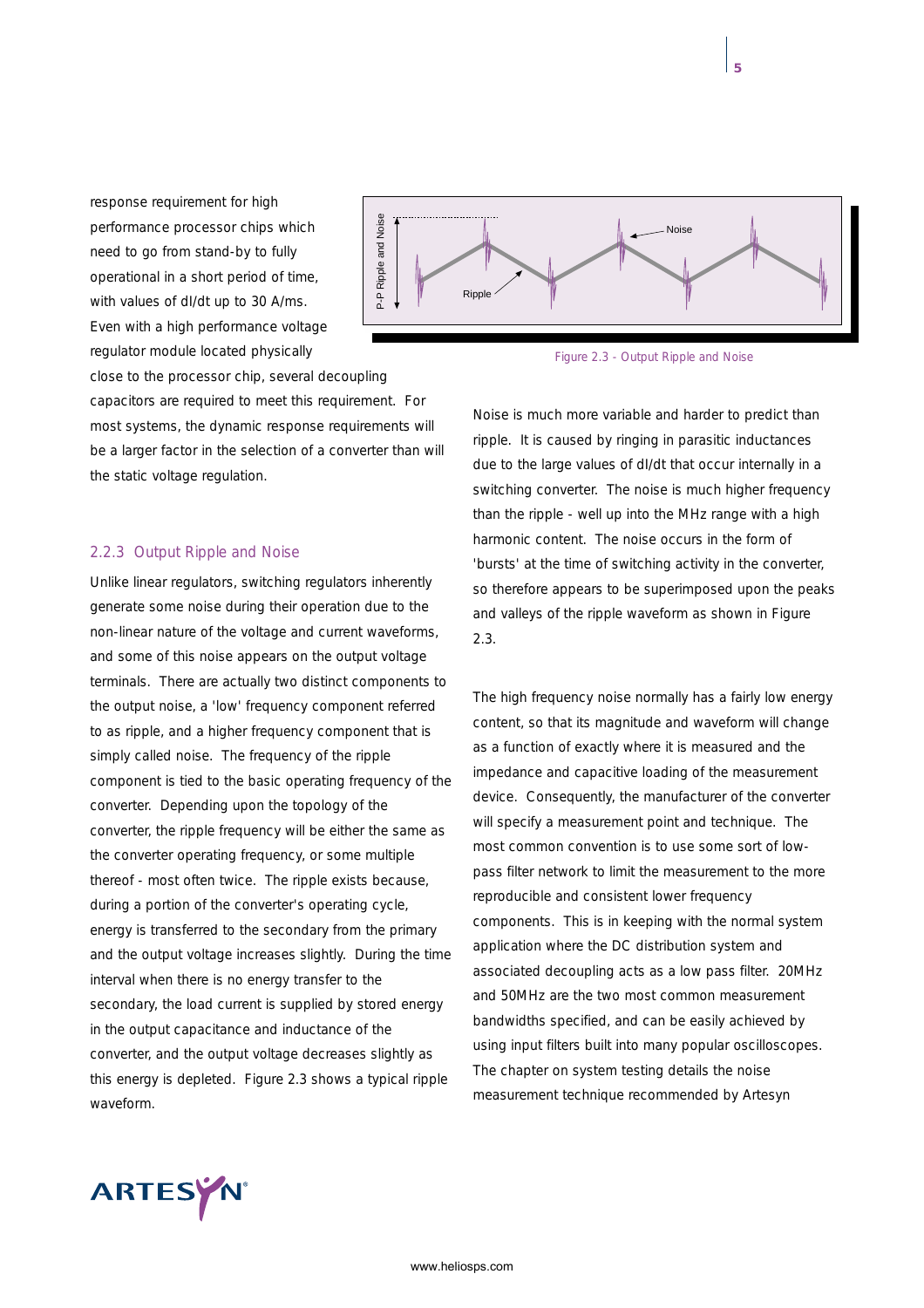Technologies. Ripple and noise are most often specified together and measured as a peak to peak value. This is the easiest measurement to make. Some manufacturers also specify the noise and ripple in terms of average and/or rms voltage.

For a 5V output converter, a typical ripple and noise specification could be 75mV peak to peak with a 20MHz bandwidth. Performance in this range, along with standard distribution and decoupling methods, should be more than adequate for most systems. Exceptions might be extremely sensitive analog circuitry, in which case additional attention to filtering and layout may be required.

## *2.2.4 Static Input Specifications*

The most basic input specification is the input voltage operating range for the converter. This could be either an AC voltage range or a DC voltage range depending upon the type of converter under consideration. For example, an offline converter might be specified with an input range of 170 to 264VAC for a 200/240V nominal system and a DC/DC converter with a nominal 48V input might be specified from 36 to 75VDC. This is an important specification for the power system designer, because it must be guaranteed that the converter will operate over the minimum and maximum values of the input voltage actually seen during the operation of the end use equipment.

For AC systems, the input voltage range should encompass the normal range of static AC powerline voltages, as defined by the appropriate line voltage standard. For DC input systems, such as distributed power systems, the broad input range is needed to allow for such things as hot-plugging, bus switching transients, switchover to battery back-up, and battery depletion.

When selecting a DC/DC converter the input voltage levels at which the converter turns on and off should be considered as well as the overall input voltage operating range. The turn-on voltage should be higher than the turn-off voltage when the converter is used in DC input telecom systems or systems that utilize battery backup. As the batteries discharge and the input voltage decreases, the converters will begin turning off at some point. When they turn off, the load on the batteries will decrease and the battery voltage will rise, turning the converters back on again. This results in a type of oscillation, with converters turning on and off repeatedly, an undesirable situation.

This situation is remedied in the converter design by including hysteresis in the input voltage detector as shown in Fig. 2.4. With the converter in the off condition the converter will start up at some point as the input voltage increases. This 'point' is actually a small range as indicated with a '?' in the figure. If the input voltage decreases after the converter is running, the turn-off range will be at a lower voltage than the turn-on range. This will allow the converters to remain off even if the battery voltage raises slightly. This feature protects the batteries from further discharge as well as preventing the turn-on, turn-off oscillation in the system. For a typical nominal 48V input converter, the turn-on range might be in the area of 35V with the turn-off range around 30V.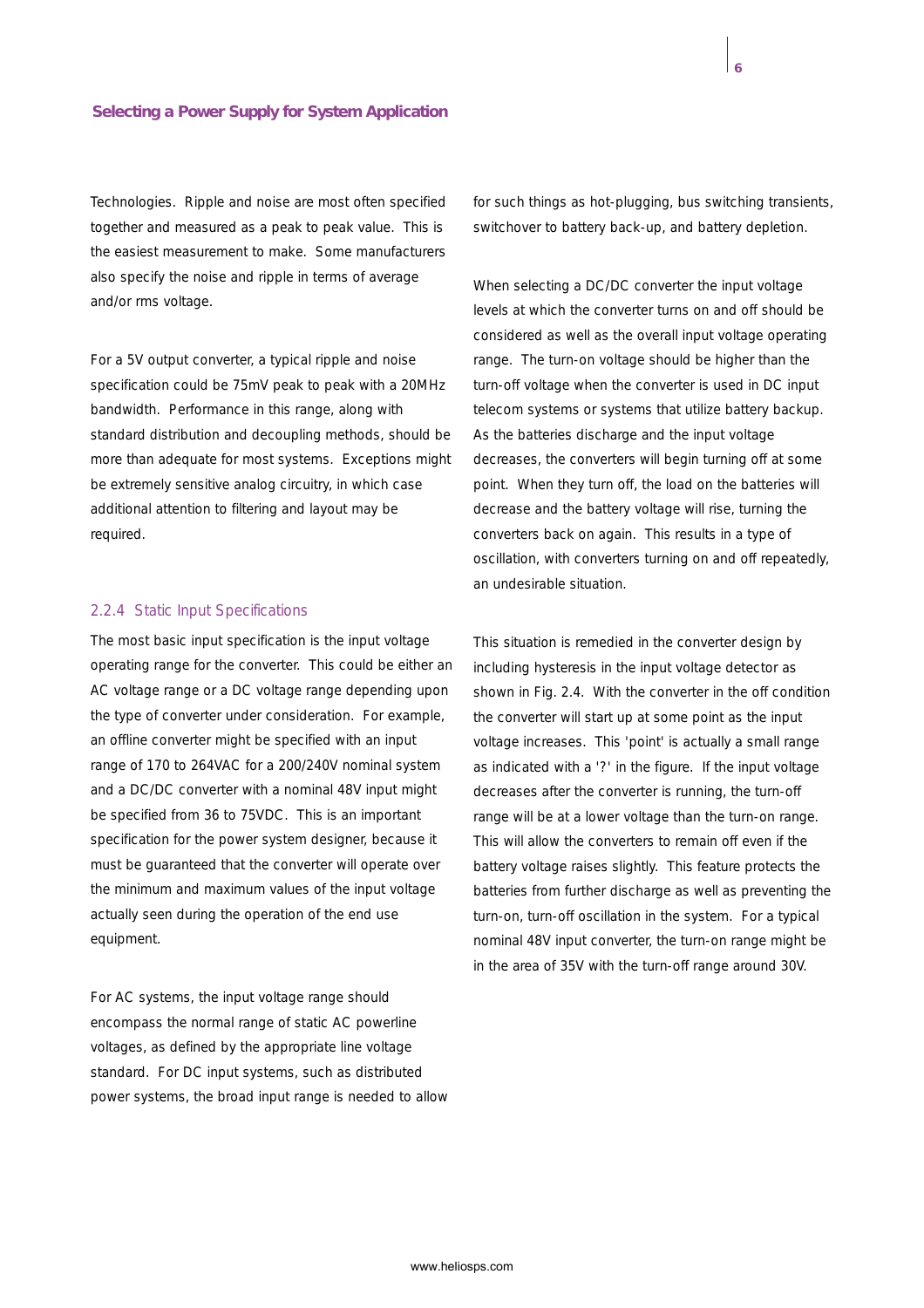

*Figure 2.4 - DC/DC Converter Input Hysteresis*

More and more of today's systems that interface with the AC powerline are expected to meet some form of line harmonic or **power factor correction** (PFC) standard, the most ubiquitous being EN61000-3-2. In the past only higher power converters were subject to these requirements, but now even converters in the 200W range often have a PFC requirement. Fortunately, the technologies and topologies for implementing PFC are now readily available and cost effective for most applications. These circuits can achieve power factors of >0.99, and the better AC/DC converters are often specified accordingly. PFC is considered in more detail in a forthcoming chapter.

Some AC/DC converters will have a **supply voltage ripple rejection** specification, although this is becoming less and less common. Ripple rejection can be thought of as line regulation, but at the line voltage frequency rather than at DC. Because of the high effective gain of the conversion circuits used in today's switching AC/DC converters and the high conversion frequency relative to the line frequency, the ripple rejection at the line frequency is essentially as good as the static line voltage regulation, and is not specified separately. In cases

where it is specified, the performance is usually stated as the peak to peak voltage component on the output at the frequency of the rectified line voltage. Alternatively, it is sometimes specified in terms of attenuation of the input AC voltage in terms of dBV. For example, a converter with a 100VAC input and specified at 80dBV ripple rejection would have a 10mV rms voltage content at the line frequency on its output.

As a consequence of the internal switching activity, switching power converters will not have a constant DC input current, but rather an AC current component superimposed on the average DC current. This AC component of the input current is called **reflected ripple**. The magnitude and waveform of the reflected ripple is a function of the circuit topology used and the input filtering internal to the converter. The reflected ripple is useful to the power system designer when designing the input distribution system and EMC/EMI filtering.

AC/DC converters also typically specify the input **frequency range**. This is to a large extent a holdover from the time when there were line frequency transformers used within the power supply, and the frequency of the input voltage could have severe effects on the efficiency and operation of the power supply. Today's switching converters can inherently operate over a much wider range of input frequencies, but the input frequency can still play a role in the specification in the case where there are AC powered fans or auxiliary power supplies within the converter. A typical frequency range specification for a 50/60Hz nominal system would be 47 to 63Hz.

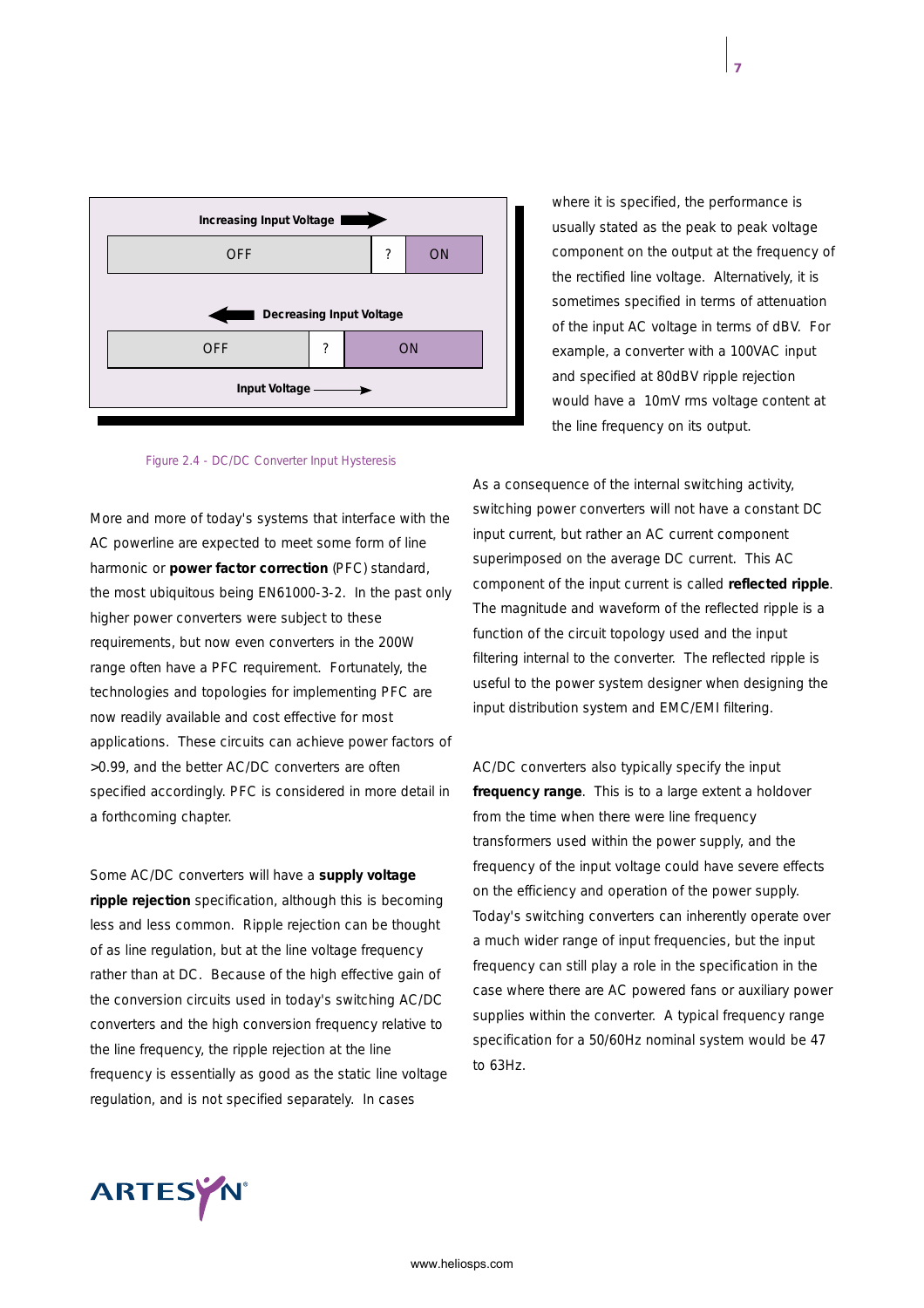#### *2.2.5 Dynamic Input Specifications*

It is desirable for a converter to operate through a temporary reduction in its input voltage below the static input voltage range. This results in a much more robust system that is not affected by such things as powerline dips and sags due to load switching activity or shortterm outages. This converter characteristic is often specified and is referred to as **hold up time, holdover, ride-through or dropout immunity**. For AC input systems, the specification is often in the range of 20ms for a complete dropout of the AC input voltage and can be much longer for less severe deviations below the lower static input voltage limit. Hold up time is less often specified for DC/DC converters intended for use in DPA systems. Hold up time for DC/DC converters is provided by additional capacitance on the input. The required capacitance is best packaged as part of the board level DC input circuitry as described in a later chapter.

Both AC/DC and DC/DC converters typically have specifications for **inrush current** or **surge current** such as ETSI 300-132-2. All of Artesyn Technologies' low power DC/DC products are designed to meet this specification. This specification is important in terms of understanding the interaction of the converter with the input power source when the connection with the converter is established. Most converters have some form of capacitance on the input which can result in initial peak input currents in excess of the maximum steady-state currents. Both the magnitude and duration of this current will affect the selection of appropriate fuses and circuit breakers as well as the distribution conductors. For AC/DC converters, it is specified in terms of the peak amps that would be seen on the powerline if the connection was made at the peak of the AC input voltage. For DC/DC converters, the

specification is sometimes defined in terms of peak amps as above. Alternatively, the DC/DC converter manufacturer can specify the actual value of equivalent capacitance on the input of the converter. This allows an actual calculation of the inrush current waveform, which will be strongly influenced by the source impedance of the power distribution network ahead of the converter, the actual input DC voltage and the DC input voltage filtering/protection network on the system board.

Dynamic input specifications, for both AC/DC and DC/DC converters, are also tied to several international standards that address issues in the areas of safety, EMC and transient input energy. These issues and standards will be explored in more detail in the later chapters that address input voltage network design for DPA systems and telecom standards.

#### *2.2.6 Efficiency*

Converter efficiency is perhaps the most important single specification as it will influence many aspects of system operation and performance. The power system designer is encouraged to understand thoroughly the impacts of efficiency on the overall system design and cost and to consider it carefully when selecting a converter. To further understand why efficiency is so important, we will look at a typical DC/DC converter application. Assume that the output power of the converter is 50W. Let's now look at the power dissipated internally. This will be the difference between the input power and the output power, where the input power is Pout/efficiency. Therefore, for our 50W converter, the dissipated power can be expressed as:

Pdiss =  $50 / \eta - 50$  where  $\eta$  = efficiency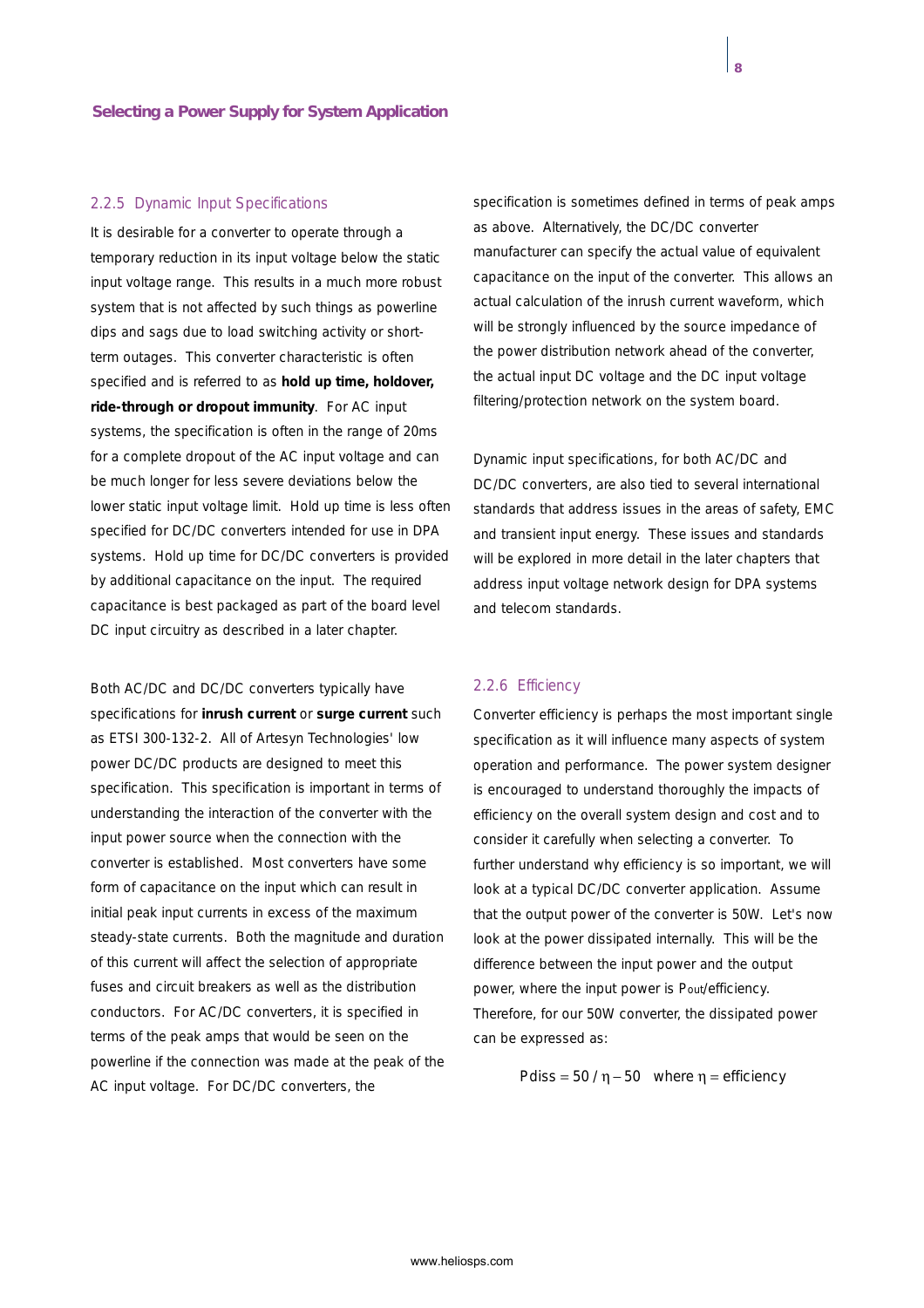The above expression is evaluated for various values of η and the results displayed in Figure 2.5. We can now graphically see the huge influence of efficiency on the power dissipated. DC/DC converters are available with efficiencies between 75% and 90%. At 90%, the dissipation would be 5.6 watts. At 75%, it is 16.7 watts - 3 times larger. **A 15% change in efficiency causes a 300% increase in power dissipated!**





Why is the dissipated power so important? For several reasons. Extra dissipated power will raise the operating temperature of the components in the converter and this reduces the reliability. It may require additional physical space and cost in the system for heatsinks and/or increased airflow. This will increase the size of the converter. It will increase the cost of energy for operating the system over its lifetime. It will increase the power requirements for all the conversion and distribution functions ahead of the converter (i.e. at the input side). Clearly, the dissipated power should be minimized if an optimal system is the objective. See Figure 2.6 for other system parameters influenced by efficiency.





All converter manufacturers specify efficiency, sometimes as a typical value, sometimes as a guaranteed minimum and sometimes as both. If it is a reputable supplier, the typical values can usually be relied upon to reflect an average value for the conditions specified. Some converters have a fairly flat curve of efficiency vs. power output, while others have an efficiency peak at over a specific load range. For applications where the exact value of efficiency is critical, it is important to understand these curves. The efficiency will also vary with the input voltage. Most suppliers will specify efficiency at the nominal input voltage for the device. If your application is in this nominal range, as most will be, then the datasheet values will be adequate. If you are operating the converter at a steady-state input voltage other than nominal, then you should investigate the efficiency under this condition. Some suppliers will include such data on the datasheet, while others will provide it upon request

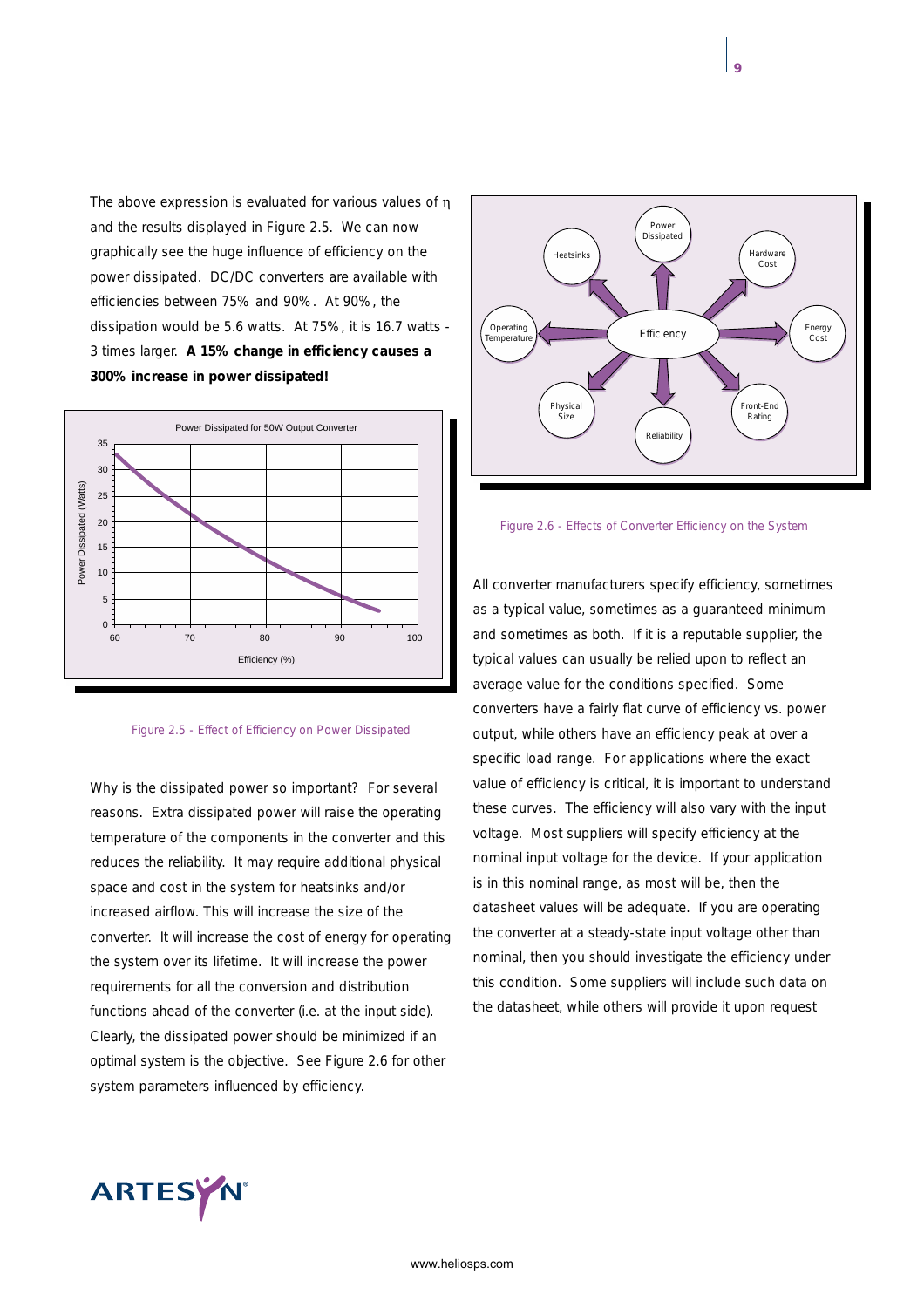There has been significant progress in improving efficiency since the introduction of the first DC/DC converters. A few years ago, commonly available 5V converters had an efficiency of only 75%. The later generation devices have improved to the point where 85% is realizable. As this manual was being written in early 2000, it was a time of rapid improvement in efficiency due to the more general availability of synchronous rectification in DC/DC converters. The very latest devices using synchronous rectification provide efficiencies of up to 93% at 5V. Figure 2.7 summarizes some efficiency benchmarks for both AC/DC and DC/DC converters.



*Figure 2.7 - Year 2000 Converter Efficiency Benchmarks*

## *2.2.6 Reliability*

Power converter reliability has become increasingly important as the expectations for availability of end-use systems become more severe. With the increased use of distributed power architectures (DPA), systems now contain dozens of power converters instead of one or two. As a consequence, each of them must be much more reliable than their previous generation products. Another chapter addresses reliability issues in much more detail, but here we will take a brief look at some of the most important reliability related criteria to keep in mind when selecting and applying power converters in your system.

> Reliability will most often be specified in terms of Mean Time Between Failure (MTBF), with values extending up into the millions of hours. We will discuss how this relates to failure rate in the chapter on reliability. The MTBF value is only half of the specification, however. Equally important is the converter ambient or case temperature at which the specification applies. This number will vary from supplier to supplier. The actual converter reliability you will experience has a **very strong** dependence on

the operating temperature in your system, as shown in Figure 2.8. Consequently, you must adjust the published reliability data to reflect the operating conditions in your system before you have any meaningful projection of the actual expected reliability. The chapters on thermal design and reliability will assist with this process.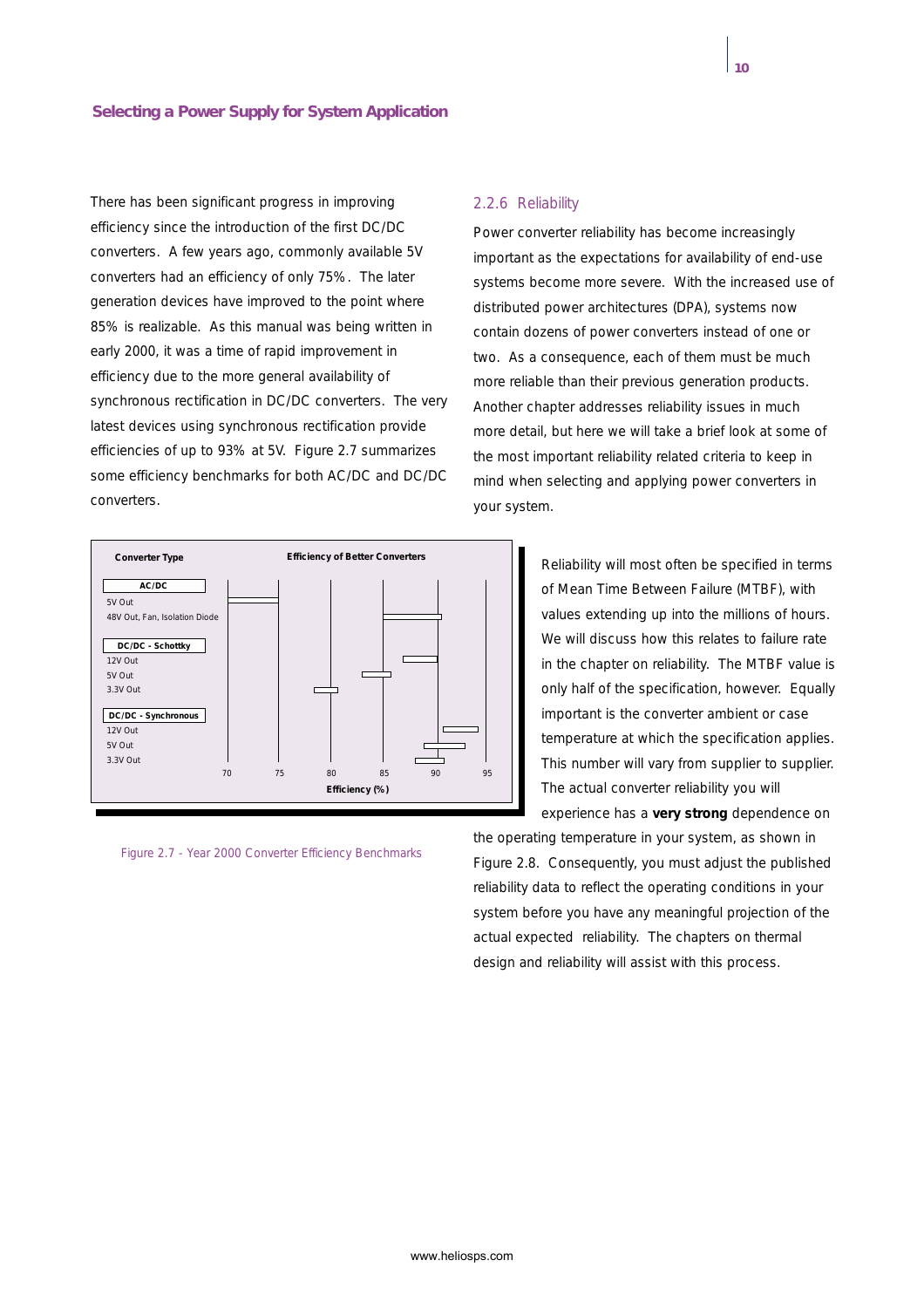

*Figure 2.8 - Effect of Operating Temperature on Reliability*

When selecting a converter and its supplier, it is important to understand the basis for their published reliability data. Some suppliers use test data such as field history or accelerated life tests. Others will use one of the generally accepted prediction methodologies such as MIL-HDBK, Bellcore, internal component databases or comparison with similar models. All of these approaches can result in valid data. The most important thing is to have confidence in your supplier and in their prediction or testing methodology. This confidence is established based upon the supplier's reputation and on the nature of your interaction with their engineering and marketing people.

DC/DC converters tend to be more reliable than AC/DC converters. This is because they are functionally less complex, with only one power conversion stage. Even more importantly, they are implemented with extreme levels of integration, with low component counts, high quality materials and components and automated assembly processes. Reliability in the range of 1 to 5 million hours MTBF is achievable with the latest designs. AC/DC converters will have a smaller MTBF number due to the factors mentioned above and the inclusion of higher failure rate components such as fuses and fans.

High quality AC/DC converters will have MTBF specifications in the range of 100 to 500 thousand hours.

#### *2.2.8 Remote Sensing*

The remote sensing decision affects both the power system design and the power converter selection. When most power systems used centralized power converters, remote sensing was almost always used on low voltage outputs in order to compensate for the voltage drop due to the distribution distance between the converter and the load. This is still the case today for low voltage centralized systems. With DPA, the situation is different. The intermediate bus voltage does not need precise regulation due to the input voltage range of attached DC/DC converters. Individual DC/DC converters are often assembled on circuit board along with their load with a short and low impedance distribution path between them. As a result, remote sensing is often not a requirement.

The advantage of remote sensing, of course, is that it allows the system designer to tightly control the absolute value of the voltage at one point in the power distribution network. This is sometimes useful for a very critical load circuit that is located some distance from the power converter. The most common applications involve low values of voltage, high values current and situations where the DC current level has a large variation. Remote sensing is not without disadvantages. Some are listed below:

It adds additional complexity. At least two more conductors must be used for the sense lines along with resistors between the sense lines and outputs to prevent excessive voltage in the event of an open sense line.



www.heliosps.com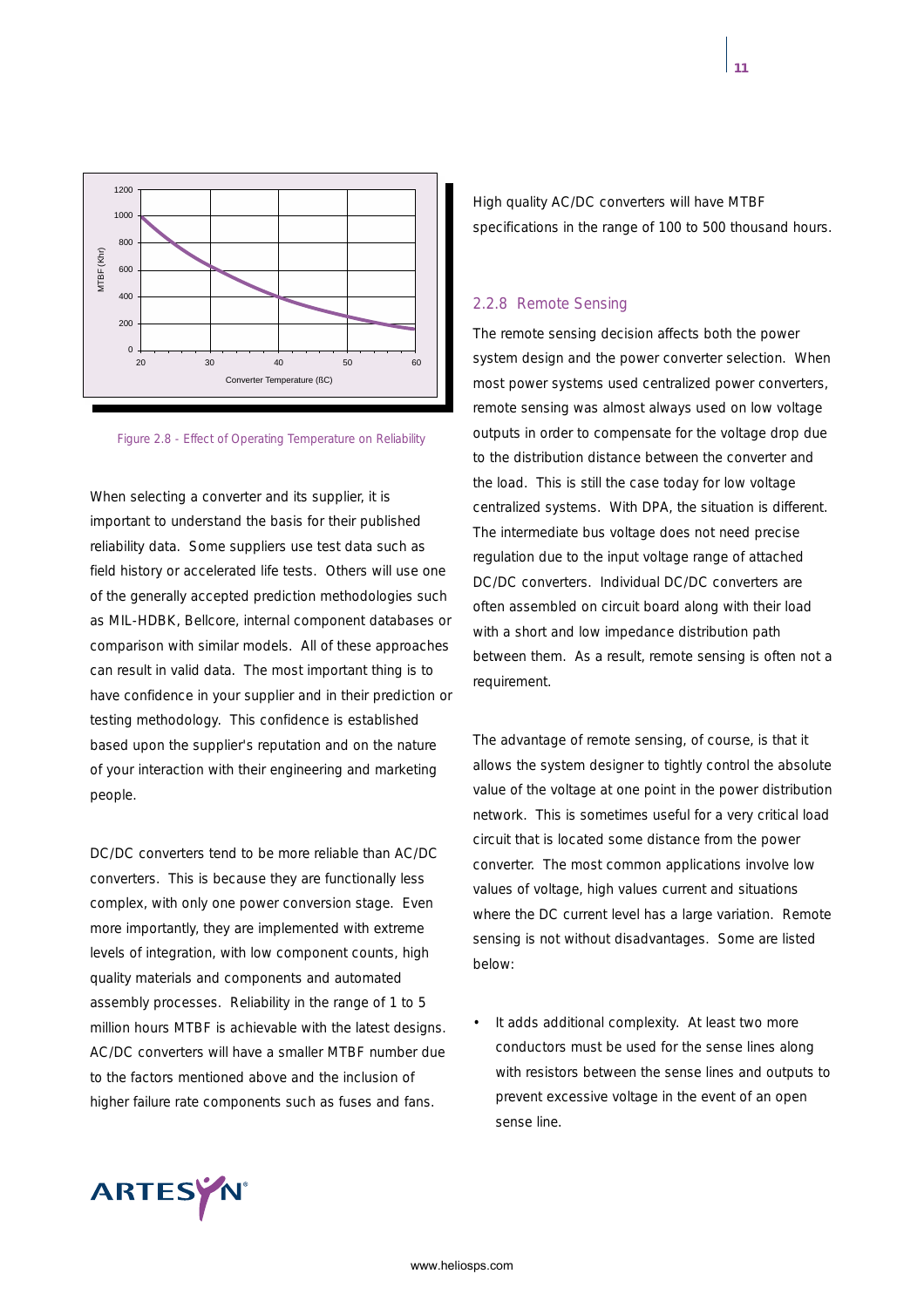- It adds additional cost. Both system costs and the cost of the converter itself are increased.
- When using remote sensing, the inductance and capacitance of the distribution network between the converter and the sense point is inside the converter's control loop. This complicates the stability analysis for the converter. The system designer must understand all of these circuit elements and, in conjunction with the converter manufacturer, conduct stability analyses that integrate both the converter and the distribution system.
- If there is a need to parallel power converters, remote sensing complicates the process. Some converters use a slope compensation technique for paralleling, which is not compatible with remote sensing.
- Remote sensing adds another failure mode for the system. An open sense line must be diagnosed and repaired, neither of these tasks is particularly straightforward.

Because of these disadvantages, it is recommended that remote sensing only be used when absolutely necessary. It is a common feature in low voltage AC/DC converters and in high power (> 50W) DC/DC converters. The power converter will specify the maximum DC voltage that can be compensated for by the remote sensing circuit - typically 0.5V or less.

## *2.2.9 Paralleling*

Paralleling is the connection of two or more power converters to simulate a single converter, and is used in two situations. In cases where the current demand is greater than the output capability of a single power converter, converters are sometimes operated in parallel for increased current and power capability. In high

availability system designs, two or more power converters are connected together in a redundant 'N+m' configuration so that the failure of a single converter will not affect the system operation. Both of these situations require that converters be operated in parallel. The design issues of paralleling will be discussed in more detail later, but we will provide a short summary here as it applies to the selection of a converter.

There are three commonly used techniques for implementing the paralleling. The first is a direct connection of the converter outputs without provision for current sharing between the converters. This method, while feasible, has the disadvantage that one converter will provide the majority of the load current and consequently run hotter and have a higher failure rate than the others. The degree of this imbalance can be reduced by increasing the resistance of the output voltage distribution network, but at the cost of additional power losses. The imbalance can also be reduced by careful trimming of the converter output voltages so that they are very close to each other, but this operation adds manufacturing and field repair complexity and cost.

The second technique, slope compensation, also uses a direct connection of the converter outputs as described above, but with power converters specifically designed for slope compensation. A converter with slope compensation has an intentionally 'soft' voltage regulation characteristic so that the output voltage will drop slightly with increased load. This characteristic will automatically force current sharing between the converters without the need for specialized circuitry or interconnections. The downside is reduced voltage regulation, which may not be acceptable in some systems.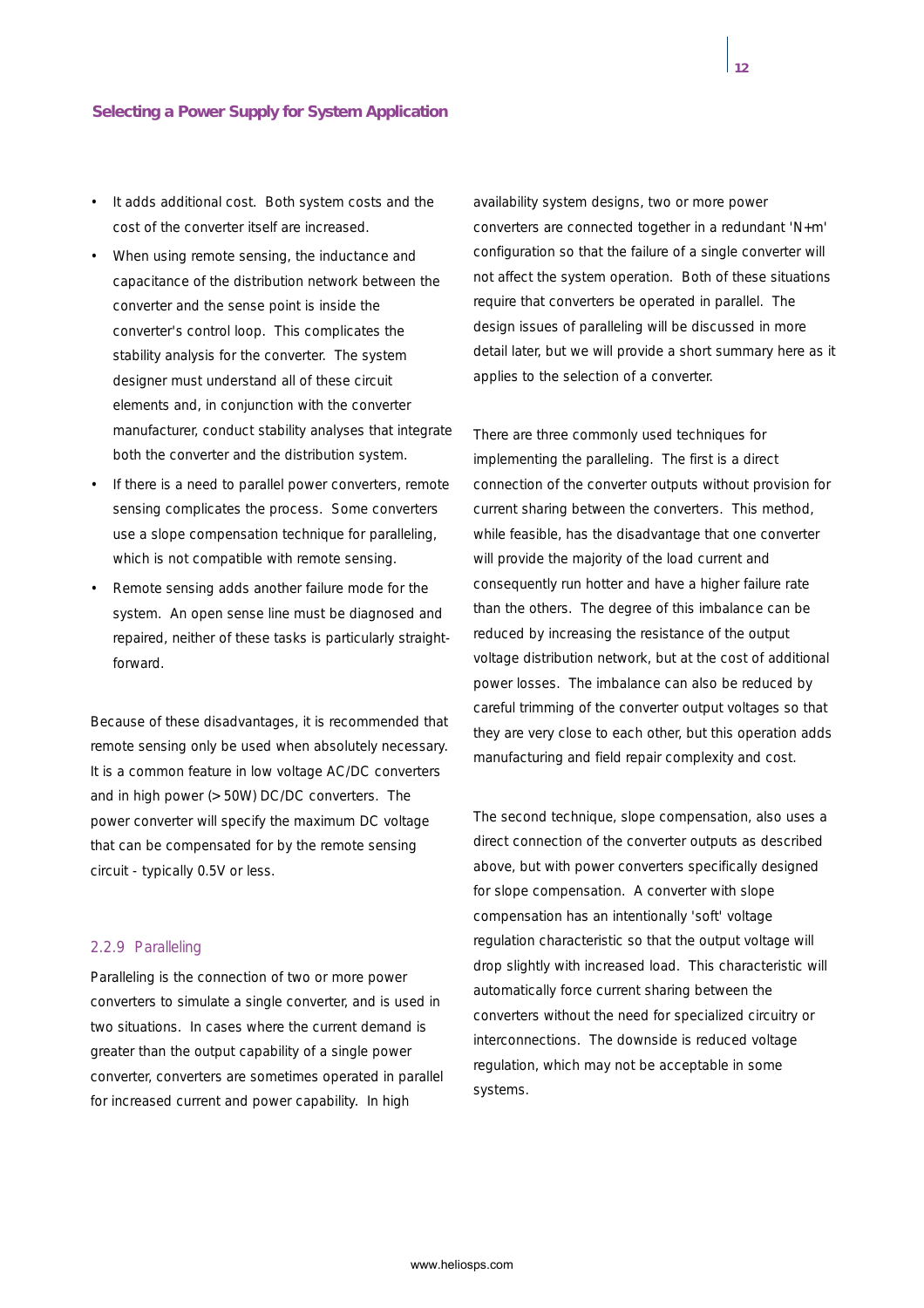The most sophisticated technique is active current sharing. This approach requires converters with internal circuitry to achieve balanced current sharing between the converters and a separate current sharing connection between the converters. This is the highest performance approach but also the most complex and costly.

The complexities introduced by paralleling should be carefully considered and paralleling avoided if possible. The most common application in DPA systems will be the paralleling of front-end AC/DC converters for the intermediate bus voltage generation. With the wide range of power levels now available in standard DC/DC converters, and the wise usage of circuit partitioning techniques, there should be very little need for paralleling DC/DC converters for increased power capability. For systems requiring redundancy, it is often possible to provide redundancy at a higher functional level by using multiple functional cards, each with its own power converter. It should also be noted that some converter topologies using the latest high efficiency synchronous rectification techniques are not easily paralleled.

## *2.2.10 Remote On/Off Control*

Many system applications will require that the power converter be turned on or off remotely by means of a signal from elsewhere in the system, and it is now common for power converters to have a remote on/off feature to accommodate this need. This feature is useful for enabling individual voltages in a desired sequence or for delaying enabling of a voltage in the case of a hotplugging situation. The remote on/off pin on the power converter is typically able to be driven by a low-level logic signal. It is important that this interface be completely specified by the power converter



Most DC/DC converters have the majority of the control and conversion circuitry on the primary side of the isolation transformer, and the remote on/off signal interface is referenced to one of the primary pins rather than to the secondary. The system designer must be aware of this and provide an appropriately referenced control signal in cases where isolation is required between primary and secondary ground systems. If no primary-referenced signal is available, one can be created easily by using an optical isolator in conjunction with a secondary-side signal.

## *2.2.11 Thermal*

Thermal design is one of the most important aspects of power system development and one of the most overlooked. The trend toward DPA has changed the physical environment of power converters and consequently the type of thermal analysis required. More first-time DPA designs are unsuccessful due to inadequate thermal design than for any other reason. It is imperative that today's power system designer be as comfortable with thermal analysis as with electrical. For this reason, there is a complete chapter devoted to

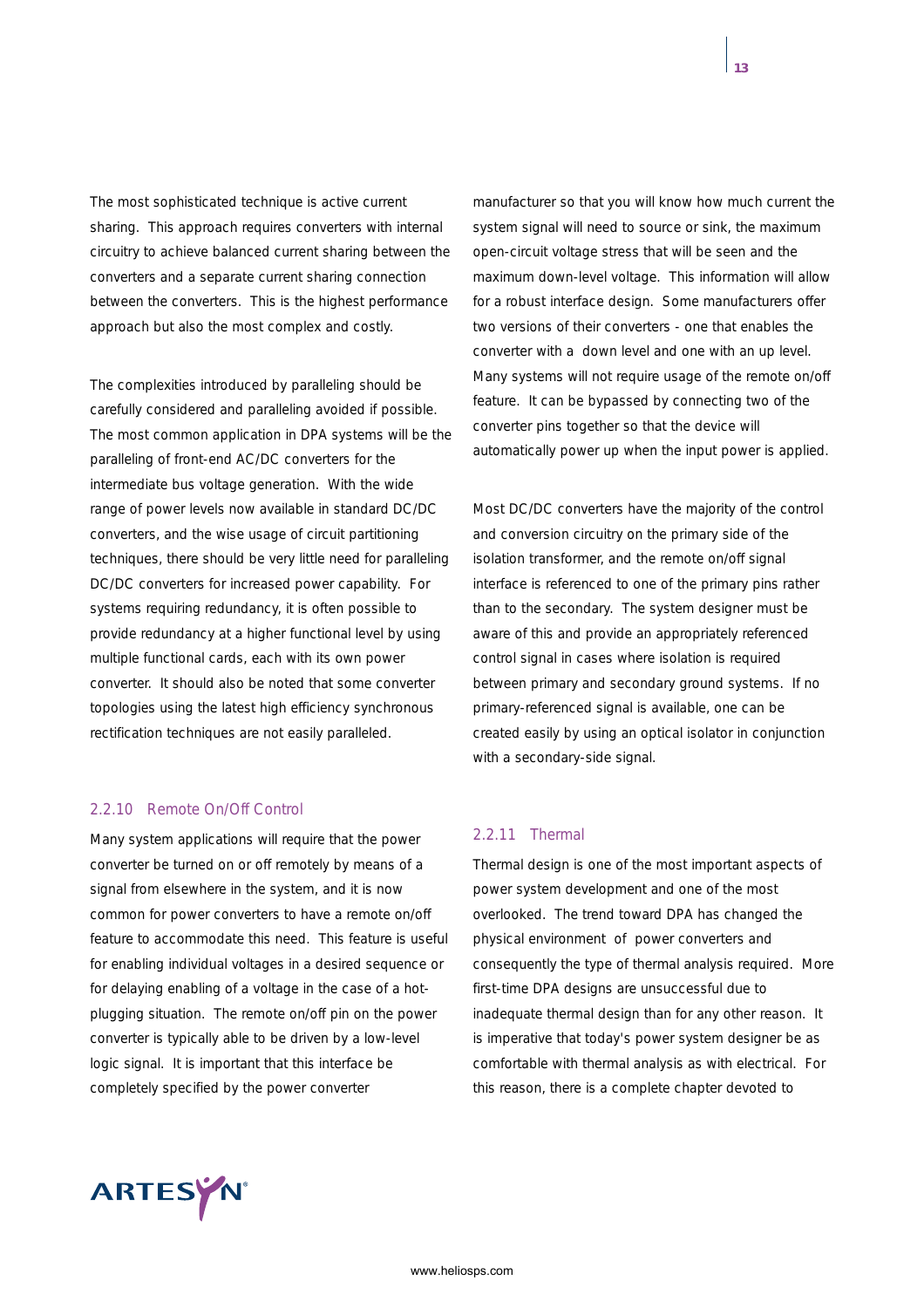thermal analysis and design. In this section, we will only cover some of the highlights as they relate to the selection of a power converter.

There are several places in the system and in the power converter where temperatures are specified and measured, and this is often a source of confusion for the power system designer. Confusing ambient temperature with power converter surface temperature, for example, can result in an error of 20ºC or more with dire consequences on the reliability or even the operability of the system. There are four major categories of temperatures to deal with. First is the air temperature external to the system - the temperature in the room itself. Second is the air temperature inside the equipment in proximity to the power converter, referred to as ambient temperature. Note that the ambient temperature inside the equipment is typically significantly elevated above the external temperature. When power supply manufacturers refer to ambient temperature, this is what they mean - not the room temperature.

From a power system designer's point of view, perhaps the most important temperature to get a handle on is the power converter surface temperature. The converter manufacturer will define the location of this point. Sometimes it will be on the surface of the converter case or baseplate. Sometimes it will be a temperature on a pin of the converter. In the case of an open-frame converter the manufacturer will sometimes define the surface of a specific component for this measurement point. The surface temperature, no matter where it is defined to be, is the most useful because it can be easily measured and, with the help of the converter's datasheet, will give the most meaningful data on the reliability of the converter in its actual operational environment.

The final temperature of interest is the junction temperature of the power semiconductor devices internal to the converter. The power system designer, of course, cannot directly measure this temperature. But, if the converter's surface temperature is known, the junction temperatures can be estimated by using thermal impedance data obtained from the supplier. It is the junction temperature, ultimately, that will determine the converter's reliability. Figure 2.9 shows how these temperatures relate to each other.



#### *Figure 2.9 - Important Power System Temperatures*

The other significant parameter that the system designer must understand and quantify is the airflow environment in the vicinity of the power converter. For forced convection systems, the magnitude of the airflow in linear feet per minute (lfm) or m/s is equally important as ambient temperature in determining the thermal performance.

With estimates of case or ambient temperature and the airflow, the power system designer is prepared to select an appropriate converter with the help of the manufacturer's datasheets. Each supplier has a somewhat unique way of presenting this data, but each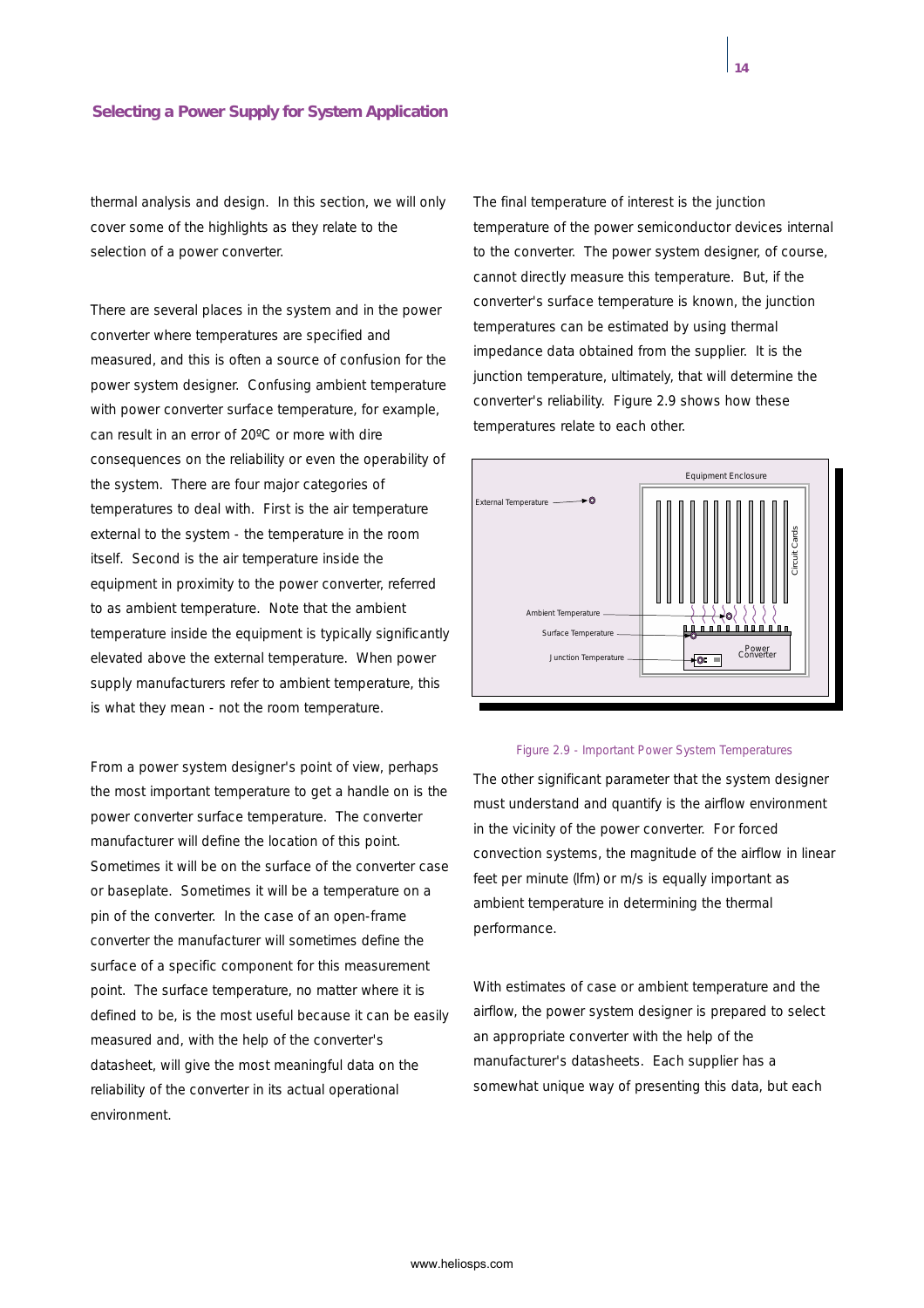will have one very important data point - the maximum surface or case temperature for full rated operation. This will be the surface temperature the manufacturer has determined corresponds to the maximum desirable junction temperature of the components internal to the converter. Given that the converter has a good internal thermal design, the higher the maximum surface temperature specification the better. A high case or surface temperature rating will allow maximum power to be extracted from the converter at elevated ambient temperatures.

Another important set of data is the derating curve. These will enable the power system designer to determine the power output capability of the converter as a function of the ambient temperature, airflow and auxiliary heatsinks used. An example of a typical curve is shown in Figure 2.10. Some power converters will have internal circuitry that monitors the operating temperature and initiates a warning signal and/or an automatic shutdown at specific temperature points. These functions can be helpful in some applications. If they are implemented, the datasheet should define the temperature sensing thresholds, the type of shutdown used, and the temperature hysteresis between shutdown and turn-on.



*Figure 2.10 - Typical Derating Curve*

## *2.2.12 Safety*

From a system design point of view, the most basic safety-related issue for AC input systems is isolation from the powerline, which is provided as one of the functions within the AC/DC converter. The isolation test voltage should be listed in the AC/DC converter datasheet, as a function of the standard it was designed and tested to. Once this basic powerline isolation has been accomplished at one point in the system, the system designer's options relative to additional isolation become much more flexible. In DPA systems, a second level of isolation is often used in the DC/DC converters, but in most cases this design decision relates more to grounding configurations and noise control than to meeting required safety standards.

Another safety-related design decision that will need to be made in DPA systems is the voltage level of the intermediate voltage bus. The total system design including packaging, shielding and field maintenance becomes greatly simplified if the intermediate bus voltage

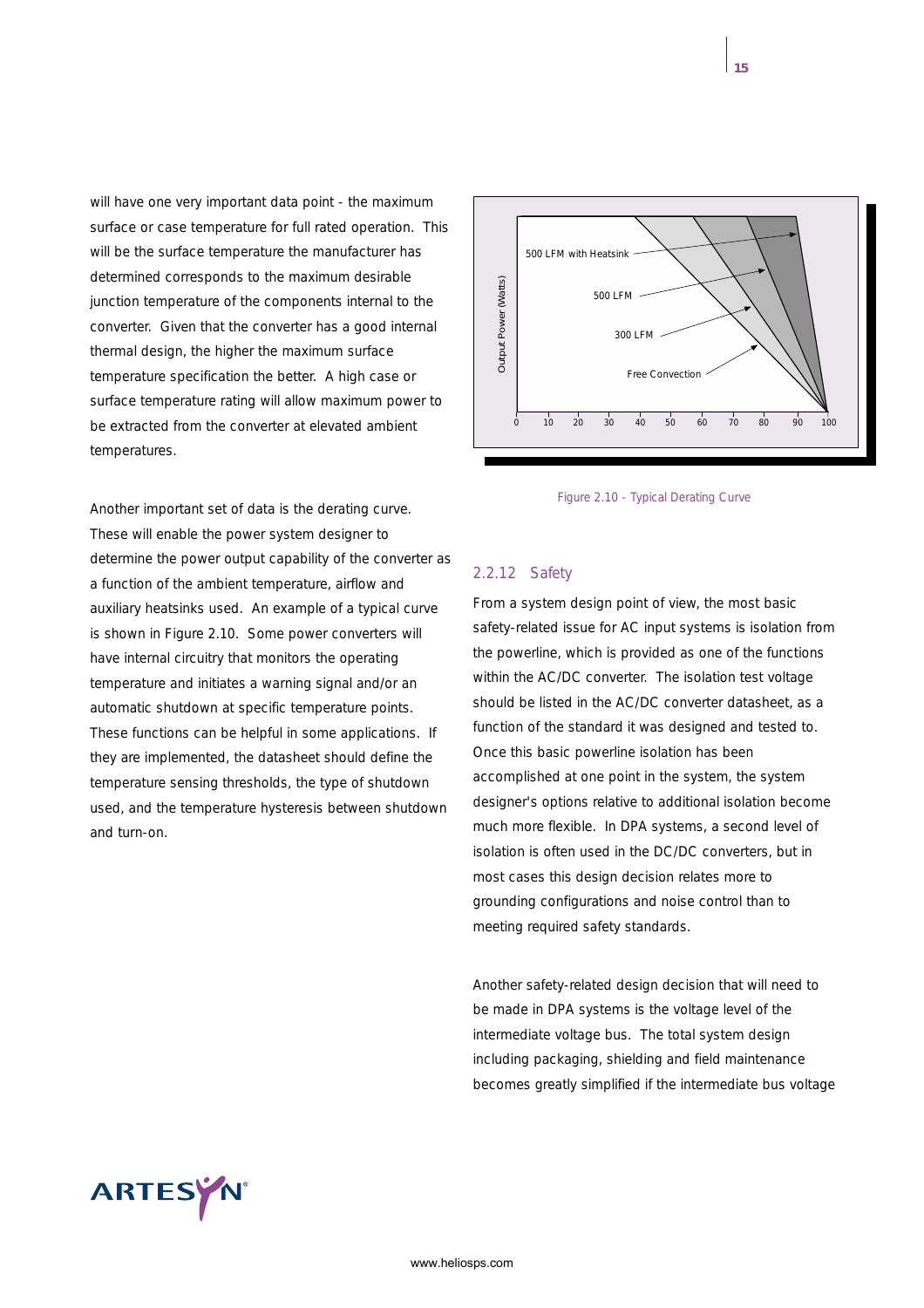is below the Safety Extra Low Voltage (SELV) level as defined in the appropriate safety standards. The SELV level is 60 Vdc, so almost all recently designed DPA systems use an intermediate bus voltage below this level. The most common 48V nominal bus complies with this standard.

It is also important to understand early in the design process where the product will be marketed, as this will have some effect on the standards and agency approvals required. Your own standards compliance people will need to be involved in the details of the standards work and determine the standards and approvals needed for the power converters. In general, however, you will probably be looking to meet the requirements of EN60950, which is the most universal international safety standard. The three approval agencies most often used to verify compliance to this standard are UL in the USA, CSA in Canada and VDE for international markets. Your time-to-market and cost of compliance for the entire system will both be reduced by selecting power converters that have pre-approval to the EN60950 standard by the agencies listed above. This subject is discussed in greater detail in the chapter on safety standards for power supplies.

#### *2.2.13 EMC/EMI*

As with safety, the general category of EMC and EMI performance is a system level requirement that has implications for the power system design and the selection of power converters. This topic will be discussed in much more detail later, but for now we will highlight some of the more important considerations. In general, the situation is a very positive one. Both the requirements for EMC/EMI and the methods of

successfully designing to them are better understood now than in the past. DC/DC converters, in particular, have made significant progress in this area, making selection and application easier with respect to the EMC performance.

The EMC/EMI design concepts for centralized power systems using AC/DC converters have remained fairly constant over the years. Centralized supplies tend to be well shielded and located near the input powerline filter and some distance away from the load circuitry. As a consequence, most of the recent questions about EMC/EMI performance and design tend to revolve around the use of DC/DC converters located in proximity to the load circuits in systems using a distributed architecture. This can, at first, seem somewhat overwhelming since the designer must consider differential and common-mode noise on both the converter's input and output, both radiated and conducted noise and both converter emissions and converter susceptibility. Each situation is unique, but some general comments about the EMC/EMI performance of distributed DC/DC converters in telecom systems may prove comforting.

With good basic power system design practices and the use of converters from reliable suppliers, telecom systems usually have no problems meeting their EMC/EMI objectives. Radiated emissions and susceptibility rarely present a problem. Most of the focus tends to be on the input side of the converter, both in terms of conducted emissions from the converter back onto the distributed bus and the converter's susceptibility to transients on its input in a telecom environment. Both of these concerns can be easily resolved by the addition of a few inexpensive components on each assembly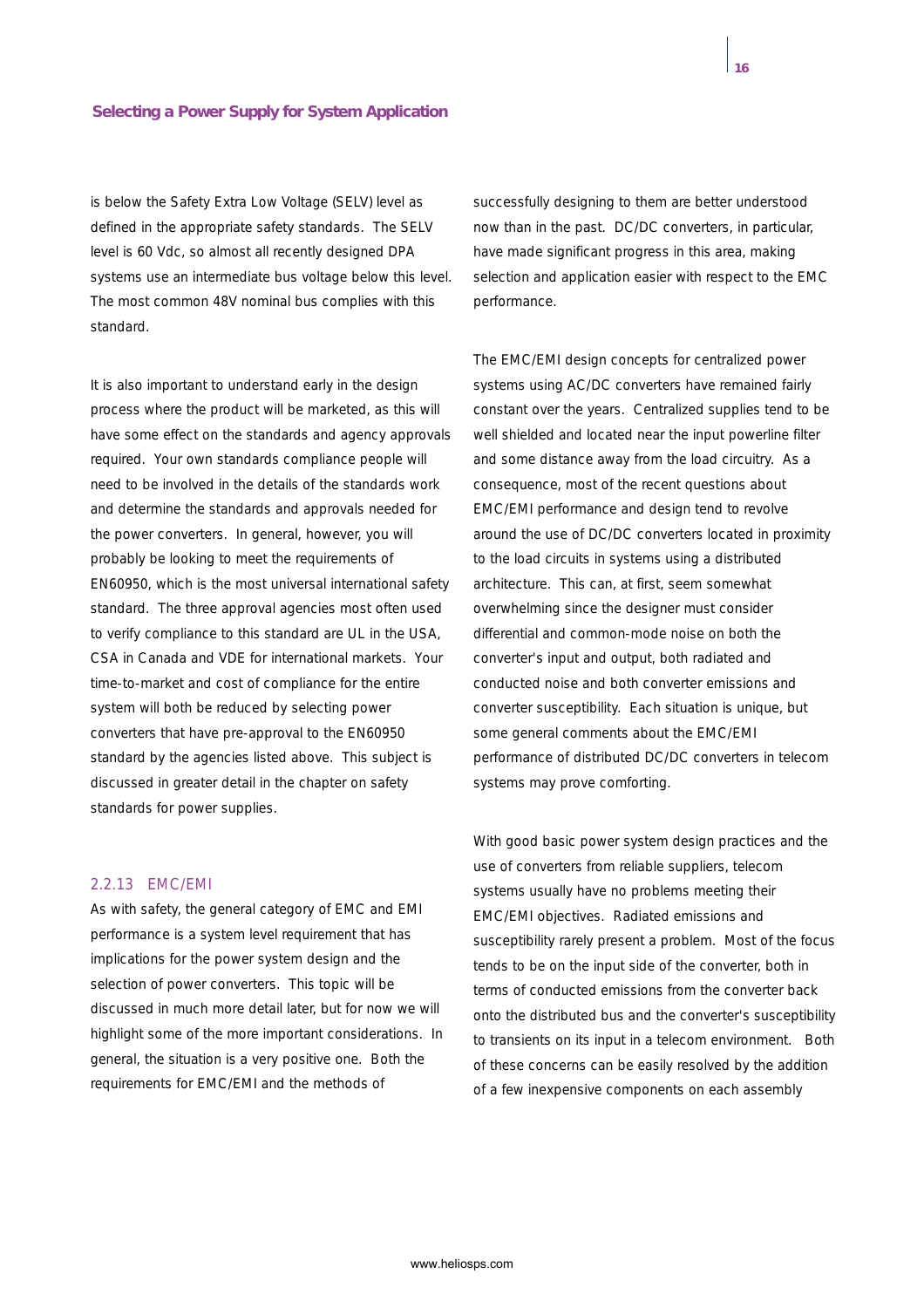containing a DC/DC converter. As will be seen in a later chapter, normally a few components are already needed here for fusing, input energy storage and hot-swap capability. Adding a small filter network in this area tends to be inexpensive and allows for meeting even class B EMC/EMI requirements at the system level.

In terms of selecting a converter for such an application, the key is again the credibility of the supplier. Manufacturers who have a successful history of integrating their converters into telecom products will have the data, design suggestions and answers you need in order to meet your system EMC/EMI requirements. In terms of what to look for on a datasheet, you want to see that EMC/EMI has been considered in the converter design. This will be evidenced by, at a minimum, a listing the EMC/EMI standards that the converter will meet and the external components, if any, required to do so. But, in the final analysis, EMC/EMI is a system issue and your confidence in the expertise of the supplier and your ability to interact with them on system design issues will be the major factor in a successful EMC/EMI design.

## *2.2.14 Short Circuit Protection*

Short circuit protection is one of the main goals of system safety design. The objective is to prevent possible overheating and fire hazards in the event of a fault in either a power converter, the load circuits or the power distribution network. In a typical telecom system implemented with a distributed architecture, short circuit protection for the AC line itself is provided by circuit breakers at the power input to the equipment. A fuse at the input to each assembly provides protection to the card and board distribution from possible internal faults in distributed DC/DC converters. The remainder of the

system circuit protection is usually achieved by some form of electronic overcurrent protection in a power converter. The front-end AC/DC converter provides protection for the intermediate bus distribution system and the DC/DC converters provide protection for the lowvoltage output distribution and the load circuits. In fact, unlike other control and fault-protection features, some form of overcurrent limiting is standard on all modern power converters. In the remainder of this section we will discuss briefly the types of electronic overcurrent protection as they relate to power converter selection.

There are four types of current limiting in widespread use in power converters. The first is called continuous or brickwall, and is illustrated in Figure 2.11. When the overcurrent trip point is reached, the power supply becomes a constant current supply at this current level, and the output voltage goes to near zero. The absolute value of the output voltage will depend upon the system's distribution resistance on the output of the converter. This value of current will continue to flow from the power converter until the output overload is removed, at which point the converter will automatically resume normal operation. This approach is simple to implement both from a converter design and system design point of view.





*Figure 2.11 - Types of Electronic Current Limiting*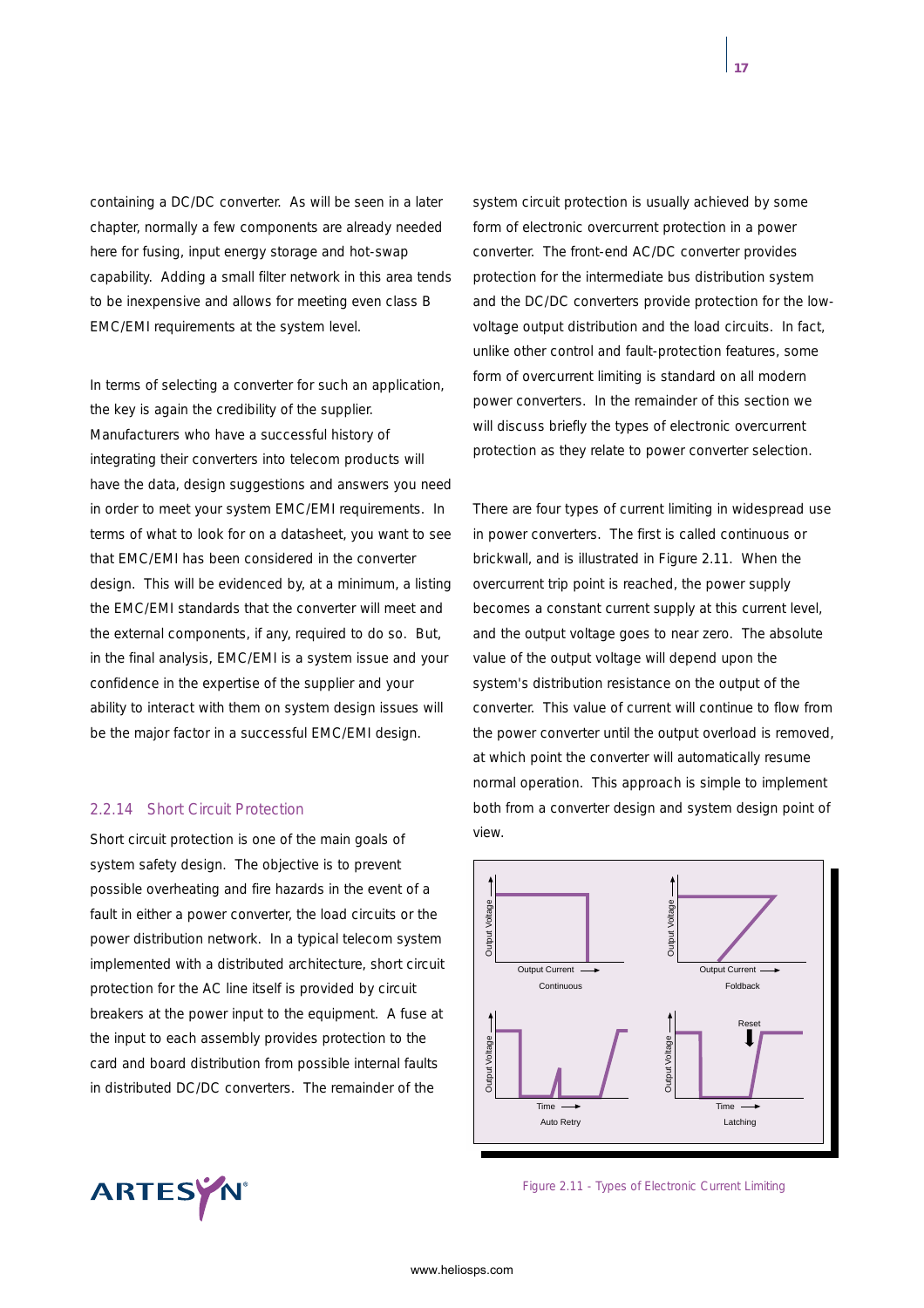Foldback current limiting is a variation of the continuous approach. Once the current limit point is reached, the converter becomes a constant current supply, but the value of this current is a function of the degree of the overload. This characteristic results in a sloped output voltage vs. output current line as shown in Figure 2.11. The advantage of using foldback is that the continuous current and power in a short circuit is lower than for the continuous approach. The disadvantage is that, depending upon the load impedance, these circuits sometimes 'latch up' and will not recover automatically. For this reason, more care must be taken with the system distribution design. Foldback approaches were used extensively in linear regulators, but are less commonly used in switching converters.

Another approach is the auto retry or 'hiccup' type of current limiting. When the overcurrent trip point is reached, the internal control circuitry turns off the converter so that both the output current and the output voltage is zero. Then, after a pre-set time delay, the converter is turned on again and the output voltage ramps up. If the fault is still present, the output voltage will rise until the overcurrent limit is reached at which point the converter will again shut down. This process will be repeated, as shown in Figure 2.11, until the fault on the output is cleared. This approach minimizes current flowing through the fault and offers the opportunity for 'self-healing' systems in the event of a temporary overload.

The latching overcurrent protection approach is similar to the auto-retry in that the power converter is completely turned off in the event of an overcurrent situation. But there is no automatic retry, and the converter stays in the off condition until it is reset by either manual or system

intervention. Often this reset is in the form of removing and reapplying input power to the converter. This approach lacks the 'self-healing' feature of the auto retry method, and is used when it is desirable to either shut down the converter completely or notify an operator in the event of a fault.

Some more sophisticated converters may incorporate some elements of two or more of these techniques. For example, the Artesyn AFE series of AC/DC front-end converters operates in the continuous overcurrent mode for 30 seconds to allow any temporary fault to clear and then switches to the latching approach so that the converter is disabled. From a safety point of view, none of these methods is inherently better than any other, and you will find examples of each in the product selection of converter suppliers. However, one approach may be superior for your specific application, depending upon the diagnostics and repair philosophy for your system. In any event, it is good to be aware of all of the techniques so that you can make the best decision when selecting a converter.

#### *2.2.15 Overvoltage*

Like overcurrent protection, overvoltage protection is essentially a standard feature on all modern power converters. It serves to protect the load circuitry from excessive voltage levels in the event of a catastrophic failure in the power converter. In transformer-isolated converter topologies there are actually very few failure modes that will result in overvoltage conditions on the output, but overvoltage protection is still used as an extra margin of safety. Its use is more critical when using topologies such as the non-isolated buck where the failure of a semiconductor device can directly apply the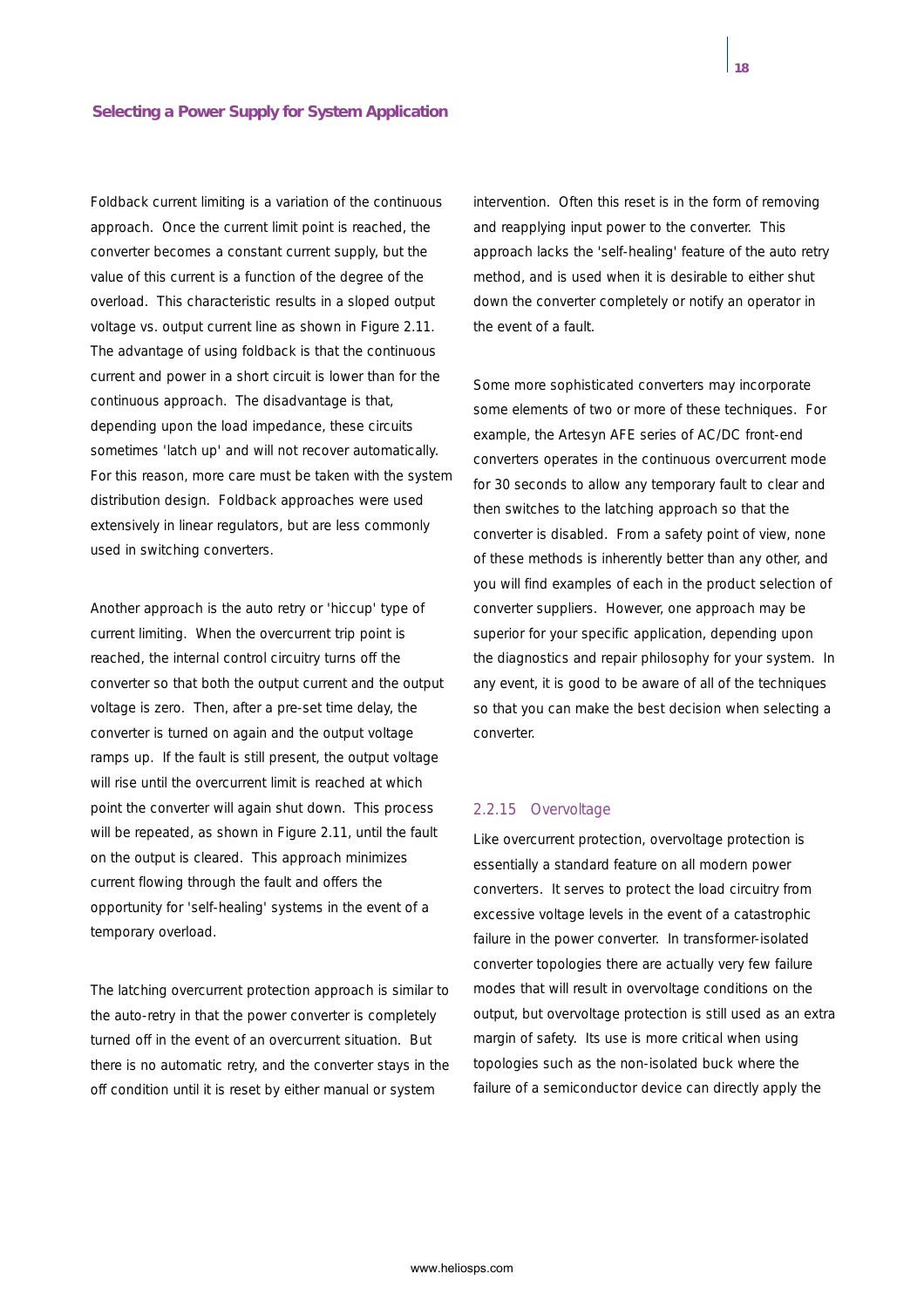converter input voltage to the load circuitry on the output.

On low power converters, the simplest overvoltage implementation is a zener diode clamp on the output which, when its voltage level is exceeded, will conduct enough current to activate the converter's overcurrent protection circuitry. A more common and sophisticated approach is to have a separate voltage detector monitoring the output voltage and set to activate at the desired overvoltage value. This detector then shuts down the converter through the control circuitry. This shutdown can be either latching or non-latching. Artesyn Technologies' EXA40 allows the system designer choose between a device with a latching OVP and one without this feature.

More important to the system designer than the type of overvoltage circuitry used is the trip point. The trip point, of course, must be low enough to protect the load circuitry. However there is a danger in setting it too low. It must be higher than the worst case output voltage, including effects of line/load regulation, temperature effects, ripple and long-term drift and aging. There must also be allowance made for the output voltage deviations due to dynamic loading, as described in section 2.2.2. Neglecting to account for this is the most common reason for nuisance tripping of overvoltage circuitry.

## *2.2.16 Diagnostic and Control Features*

The manufacturers of power converters offer a wide range of diagnostic and control features that we have not yet discussed. Unlike overvoltage and overcurrent, they are not essentially standard, and the mix of offerings will vary significantly from manufacturer to manufacturer and

from product to product. We will here make some brief comments on the types of features available and how they might be beneficial in some system environments.

**Voltage Adjust, Voltage Trim** and **Margining** are all terms used to describe user or system adjustability of the nominal output voltage set point of a power converter. The three most common applications are:

- Generating a non-standard output voltage level for circuitry with unique requirements while retaining the benefits of using a standard converter.
- Compensating for output distribution drops for systems without using remote sensing.
- Verifying operation over a range of output voltage during system testing (margining).

The change in output voltage is achieved either by means of resistors external to the converter for userdefined adjustments or by connecting converter pins together to activate pre-set values of voltage adjustment. Voltage regulator modules intended for high-performance processors often use a four bit voltage programming bus. When using any trimming arrangement, the overvoltage (and possibly undervoltage) specifications of the converter must be considered so that they are not triggered by the voltage adjustment processes. Some converters, such as Artesyn Technologies' EXB30D series 30W dual positive output DC/DC converters, automatically adjust the overvoltage trip point to reflect the programmed value of output voltage, while others provide a trip point that allows a reasonable range for output voltage adjustment.

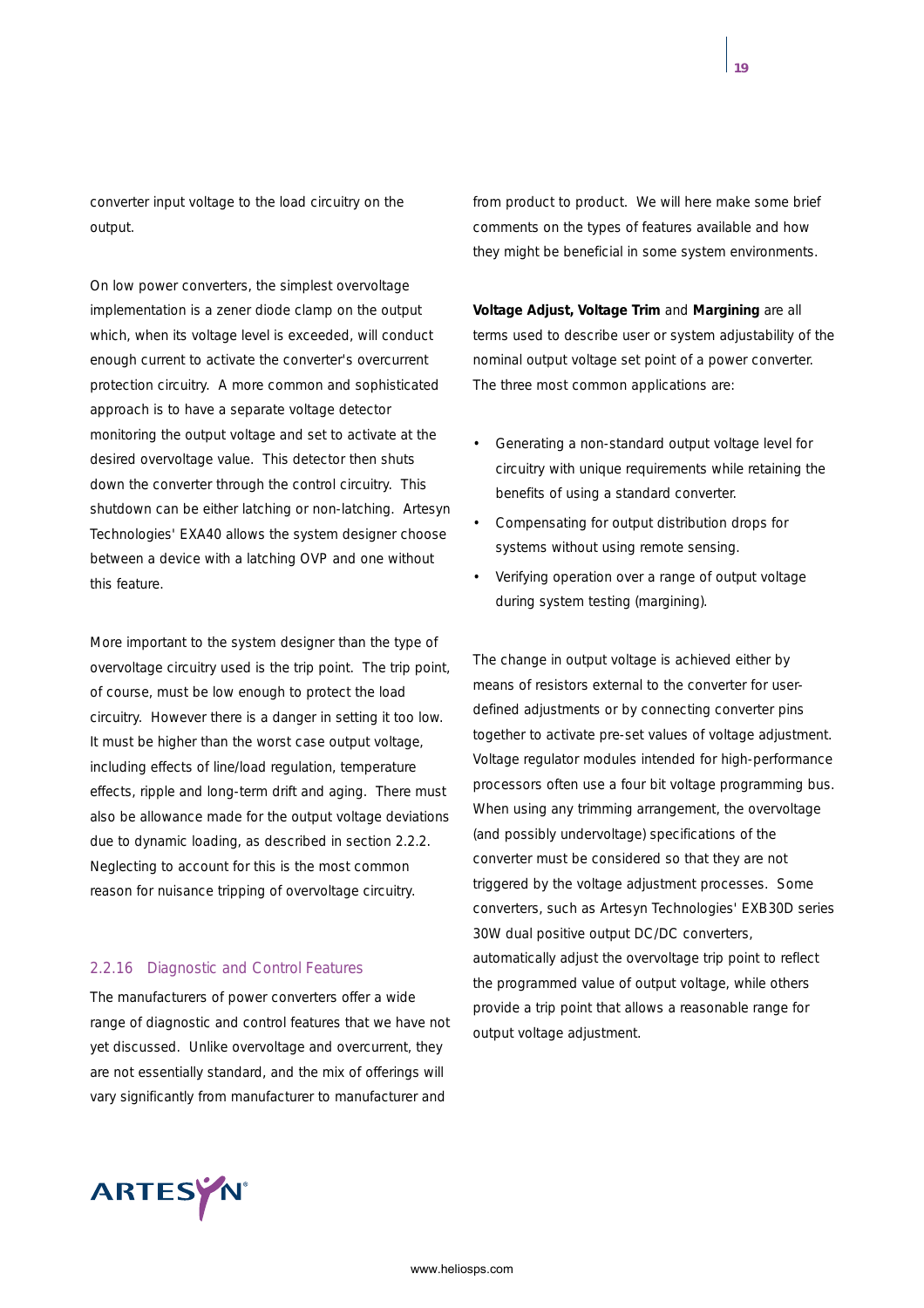**Undervoltage** or, conversely, **power good** is an output signal sometimes provided by a power converter to inform the user or system whether the converter's output voltage is in its normal operating range. This signal is more commonly used with AC/DC front-end converters than with distributed DC/DC supplies. The signal is also often used to drive a front panel LED display on frontend AC/DC converters. Most modern systems contain some equivalent output voltage monitoring at the system level, so this feature is often not needed or not used if provided.

#### *2.2.17 Stability*

Stability analysis determines whether the power converter will operate without oscillation or other abnormal characteristics over the complete range of line voltage, load currents and dynamic loading. It is especially important to do stability analysis when using remote sensed configurations with reactive distribution components inside the power converter's feedback loop. The most common evidence of stability considerations in a converter datasheet will be limitations on the amount of capacitance that can be placed on the output and the specified need for some value of capacitance on the input. It is essential that these recommendations be followed in order to achieve a robust power system that meets your performance expectations.

Historically, it has been expensive and difficult to do the proper system-level stability analysis because of the need for specialized software and analysis skills. Artesyn has addressed this problem by developing and making available a sophisticated stability analysis tool that power system designers can use to evaluate their systems. It is included in the SimScope™ tools that can be accessed

in the Virtual Power Lab™ on the Artesyn website (www.artesyn.com). The user can easily enter his design parameters for the supported Artesyn power converters, including the system output distribution system parameters, and SimScope will generate a stability analysis that includes phase and gain margin information. A complete operating guide and tutorial is provided for beginners. This service is provided free of charge.

#### *2.2.18 Startup*

Most converters will have a specification that defines their output voltage waveform during startup. Rather than turning on as a step function, it is desirable that the output voltage 'ramps up' over a controlled amount of time. This will allow any capacitance on the output to charge up gradually, reduce peak output currents, and avoid the possibility of tripping the converter's overcurrent limit during startup. This ramp-up time, or risetime, is usually on the order of 5 to 50ms for DC/DC converters and up to a second for high power AC/DC front-end converters. Using reasonable values of rampup time will usually make any voltage overshoot at turnon nonexistent or very small.

In addition to the ramp-up time, there can be some sort of fixed delay internal to the converter before the output voltage starts to rise. This delay is defined by an additional specification usually called either 'turn-on delay' or 'start-up delay'. The exact definition will vary from supplier to supplier, but this value most often will include the ramp-up time in addition to the delay time. The generalized definition of these terms is shown in Figure 2.12.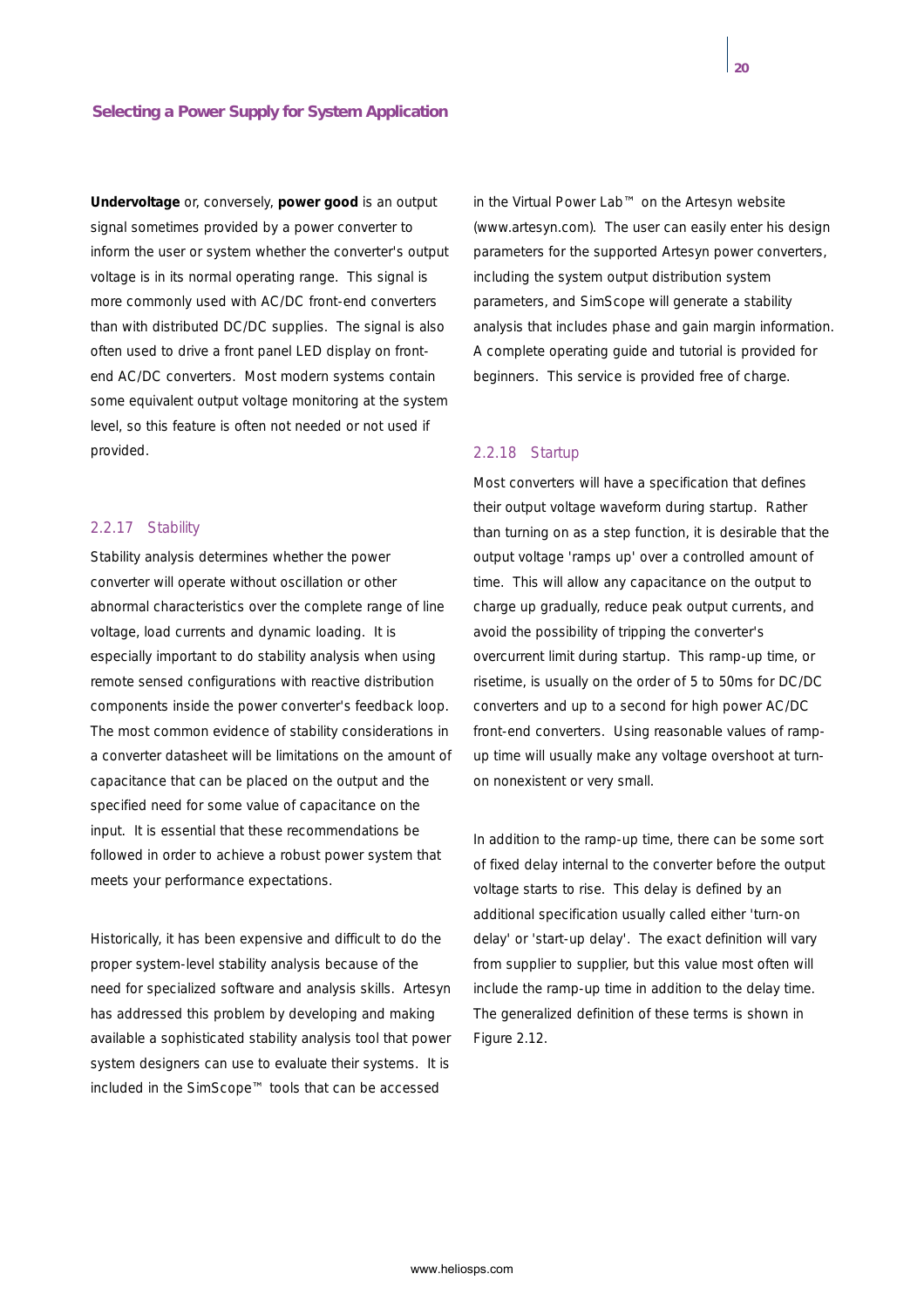

*Figure 2.12 - Converter Startup Definitions*

## *2.2.19 Mechanical*

There is a natural tendency to focus on the electrical characteristics of a power converter, but sometimes the mechanical parameters are equally important. The basic mechanical information that should be specified for all power converters includes the following:

- Footprint dimensions
- **Height**
- **Weight**
- Connector and pin-out information
- Mating connector part numbers (if applicable)
- Mounting provisions and/or restrictions
- Heatsink interface (if applicable)

Several of these parameters will have major implications for the manufacturing engineer as well as the system designer. Size and weight will largely determine whether the converter will be capable of automatic placement in an SMT environment. The converter's height will often

determine the ultimate card-to-card pitch (spacing) that can be achieved in the system.

## *2.2.20 Process Interface*

In addition to the mechanical attributes of the converter as mentioned above, the better suppliers realize that the manufacturing process interface extends into areas such as **soldering profiles**, **solvent compatibility**, and **packaging** for efficient handling. As the market moves more towards increased use of small (<50W) surfacemountable DC/DC converters, there is increased attention toward specification of additional process interface information as a part of the datasheet.

This information will include soldering temperature profiles that are approved for use with the converter including, in some cases, the materials and temperatures used when the converter itself was manufactured. Also helpful will be specifications on compatibility with cleaning solvents, solderability specifications, and the specific JEDEC formats used when the converters are packaged for automatic placement. The leading suppliers of SMT DC/DC converters are now providing this data.

#### *2.2.21 Environmental Specifications*

Power converter datasheets now more commonly contain extensive information about the environmental conditions suitable for the product. Most of these specifications will actually apply more often to possible conditions experienced by the converter during shipping and handling of the converters and the final product than operational conditions inside the end-use equipment. One exception is **altitude**. The output power of some converters will need to be derated when operated at high